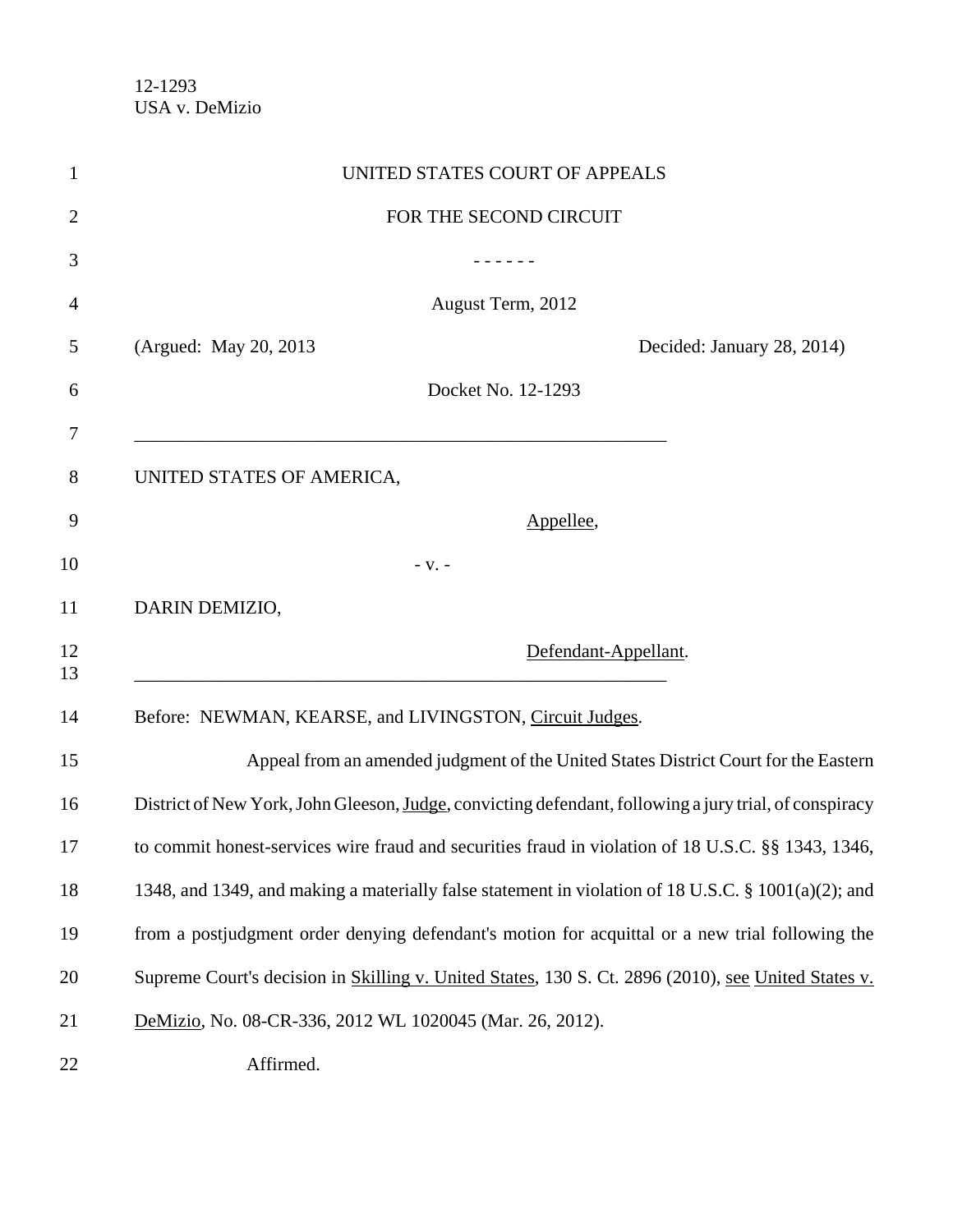WINSTON M. PAES, Assistant United States Attorney, Brooklyn, New York (Loretta E. Lynch, United States Attorney for the Eastern District of New York, Emily Berger, Assistant United States Attorney, Brooklyn, New York, on the brief), for Appellee. DAVID SPEARS, New York, New York (Charlita Mays, Christopher Dysard, Spears & Imes, New York, New York, on the brief), for Defendant-Appellant.

#### KEARSE, Circuit Judge:

 Defendant Darin DeMizio ("DeMizio" or "Darin") was convicted in 2009, following a jury trial in the United States District Court for the Eastern District of New York, John Gleeson, 11 Judge, on one count of conspiring to commit honest-services wire fraud and securities fraud, in violation of 18 U.S.C. §§ 1343, 1346, 1348, and 1349, and on one count of making a false statement, in violation of 18 U.S.C. § 1001(a)(2). He was sentenced principally to 38 months' imprisonment, to be followed by a three-year term of supervised release, and was ordered to pay \$1.2 million in restitution. During the pendency of his original appeal from the judgment of conviction and from the 16 denial of a posttrial motion for acquittal or a new trial, see United States v. DeMizio, No. 08-CR-336, 2009 WL 2163099, at \*2 (E.D.N.Y. July 20, 2009) ("DeMizio I"), the United States Supreme Court 18 decided Skilling v. United States, 130 S. Ct. 2896, 2931 (2010), which interpreted narrowly the scope of § 1346's prohibition against honest-services wire fraud. This Court dismissed the appeal without prejudice and remanded to the district court to consider the effect of Skilling in the first instance. On remand, the district court concluded that the evidence to support DeMizio's wire-fraud conspiracy 22 conviction was sufficient even in light of Skilling, and that although under Skilling there was an error 23 in the jury charge, the error was harmless and did not warrant a new trial. See United States v. DeMizio, No. 08-CR-336, 2012 WL 1020045, at \*7-\*15 (E.D.N.Y. Mar. 26, 2012) ("DeMizio II").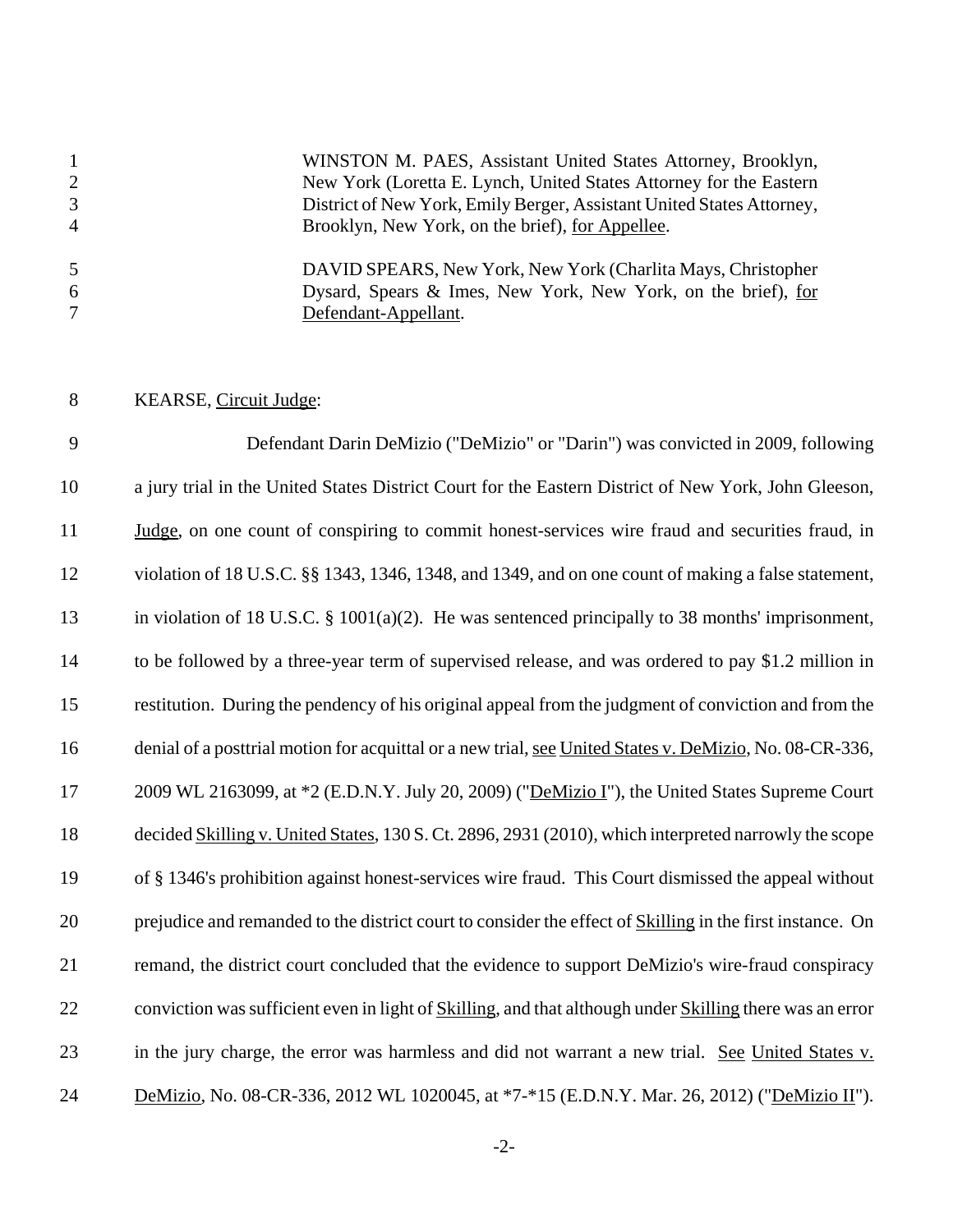On appeal, DeMizio contends principally (1) that the evidence presented at trial was insufficient to support his conviction of conspiracy to commit wire fraud in light of Skilling and that he is therefore entitled to a judgment of acquittal on the conspiracy count, or (2) that he is entitled to a new trial on that count because the court's instructions to the jury erroneously permitted conviction on an impermissible theory of honest-services fraud. For the reasons that follow, we affirm.

# I. BACKGROUND

|    | In the securities industry, financial institutions and their customers sometimes                           |
|----|------------------------------------------------------------------------------------------------------------|
| 8  | participate in transactions such as "short sales"--i.e., sales of stock not then owned by the seller--that |
| 9  | require them to borrow securities from other financial institutions. The present prosecution charged       |
| 10 | DeMizio principally with conspiracy to commit securities fraud and wire fraud by causing his               |
| 11 | employer, Morgan Stanley & Co. Inc. ("Morgan Stanley"), to conduct stock-loan transactions through         |
| 12 | intermediary firms in a manner that, at Morgan Stanley's expense, caused large sums of money to be         |
| 13 | paid to DeMizio's brother and father for little or no work.                                                |

 The government's evidence as to the stock-loan transactions included the testimony of former employees of Morgan Stanley or complicit intermediary firms. Taken in the light most favorable to the government, the evidence included the following.

A. Stock Loans

 In a typical stock-loan transaction, the borrowing institution and the lending institution 19 agree on, inter alia, the type and amount of collateral to be posted by the borrower. The collateral is

 $-3-$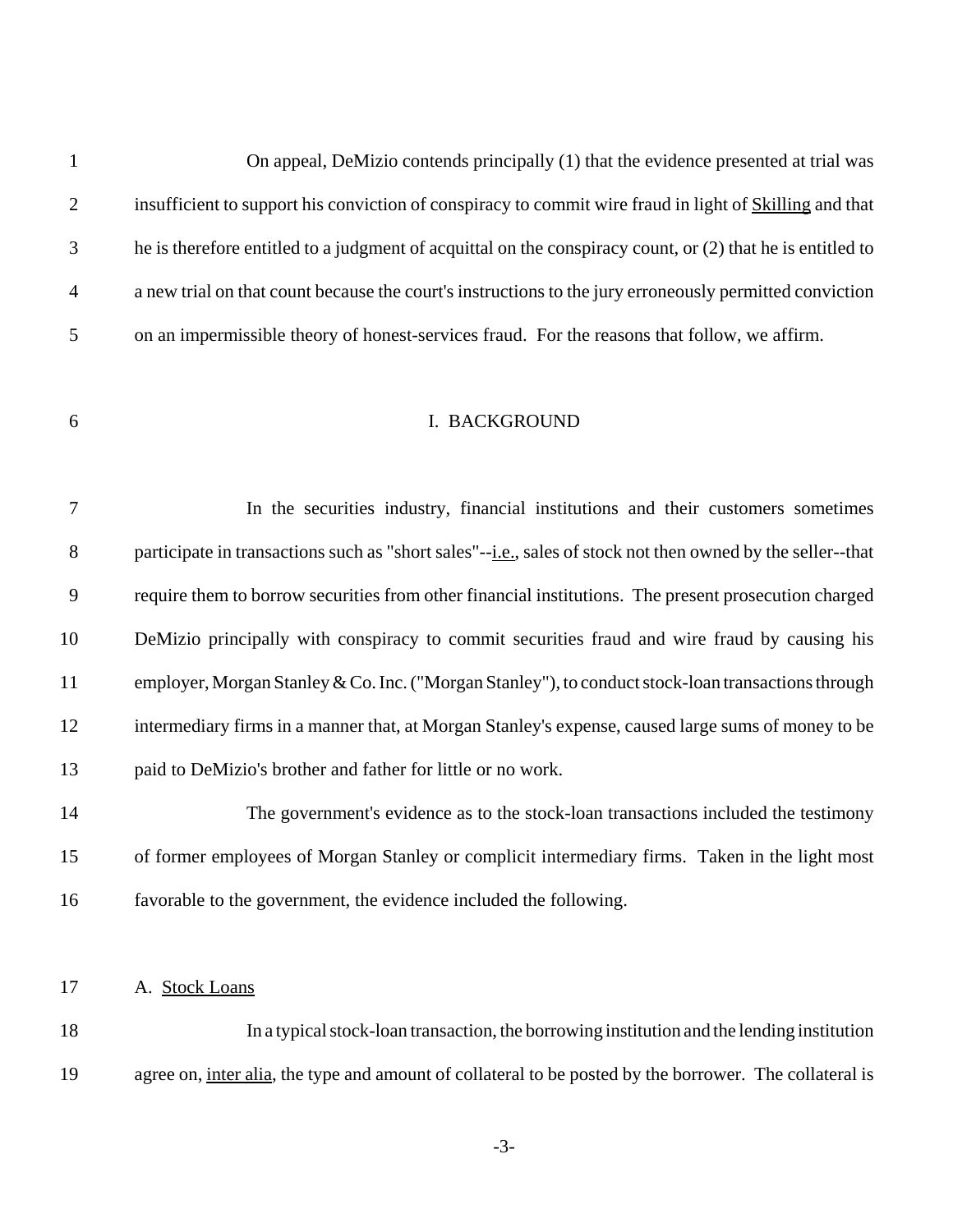cash or a cash equivalent that is typically 102% of the market value of the loaned security and is retained by the lender for the life of the loan, which ranges from one day to multiple years. The lender invests the collateral in an interest-bearing instrument; part of the resulting interest is retained by the lender, and part is "rebated" to the borrower; the amounts retained and rebated are subject to negotiation. (See Trial Transcript ("Tr.") 53-56.)

 In order to obtain shares of the needed securities, a borrowing institution often uses an independent registered broker-dealer as an intermediary--sometimes referred to as a conduit broker-dealer (or "conduit")--to locate an institution holding and willing to lend such shares. In addition, financial institutions interested in lending their stocks make that willingness known to other firms. Conduit broker-dealers call financial institutions each day to determine what stocks the institutions want to lend or need to borrow and then try to find matching borrowers or lenders. After making a match, the conduit broker-dealer receives the borrowed shares from the lender and delivers them to the borrower, and receives the cash collateral from the borrower and passes it to the lender. During the life of the loan, interest is earned on the collateral; the lender retains part and periodically sends the remainder (the "rebate") to the conduit broker-dealer; the conduit retains part of the received 16 rebate and sends part to the borrower. (See, e.g., Tr. 54-55, 584; Government Exhibit ("GX") 91.)

17 If the conduit broker-dealer cannot find the borrower or lender needed to complete a stock-loan transaction, it calls a "finder." Finder firms are not registered dealers and thus cannot deliver stock, but they can contact potential borrowers and lenders to try to find the missing component. If the finder succeeds, the conduit broker-dealer pays the finder firm a fee, consisting of 21 part of the rebate that the conduit receives from the lender. (See, e.g., Tr. 59-60, 844-45.)

 $-4-$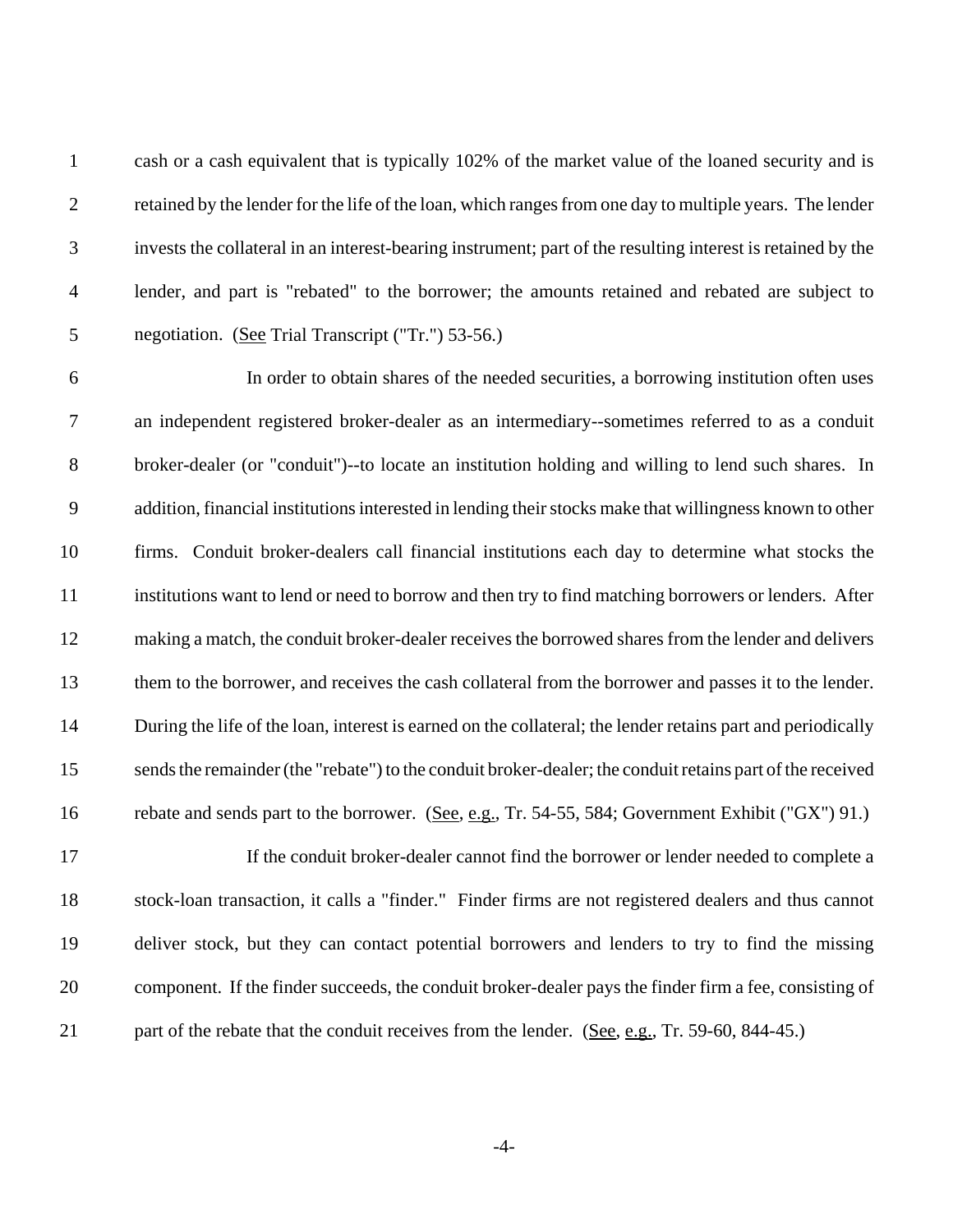To facilitate stock borrowing and lending, financial institutions frequently have securities lending departments. During the period relevant to this case, Morgan Stanley--the largest securities lender in the United States, controlling approximately 30 percent of the domestic short- selling volume--had such a department. DeMizio was employed in Morgan Stanley's stock-loan department from 1991 through 2005; between December 2001 and December 2005, he was head of the domestic stock-loan desk.

### B. Payments to DeMizio's Relatives for Little or No Work

 In its stock-loan transactions, Morgan Stanley used broker-dealers as intermediaries but did not pay fees directly to finders. (See Tr. 85; id. at 899 ("Morgan Stanley wasn't allowed to deal with finders.").) DeMizio made arrangements with several firms, including some that were finders, to make payments to his father and/or brother--as if they were finders--for little or no work, in exchange for those firms' receiving stock-loan business from Morgan Stanley. The firms included Garban Corporates LLC ("Garban") and Freeman Securities Company, Inc. ("Freeman"), which were conduit broker-dealers, and Clinton Management Ltd. ("Clinton") and Tyde, Inc. ("Tyde"), which were finder firms.

 A former employee of Garban, Lisa Pompili, testified that that firm did a great deal of business with Morgan Stanley from about 1991 to 2002. In the early 1990s, "[t]o keep [its] Morgan Stanley business," Garban "would have to do [its] trades with Darin and add his father," Robert DeMizio (or "Robert"), as "the finder, in on tickets [i.e., the rudimentary transaction records] for rebate." (Tr. 851.) Putting Robert "in on tickets" meant "[a]dd[ing] him in for a rebate, a portion of [Garban's] profit." (Id. at 852.) In connection with the stock-loan transactions for which he received 22 commissions, Robert DeMizio, did "[v]ery little" work--"ten percent, if that much." (Id. at 852-53.)

 $-5-$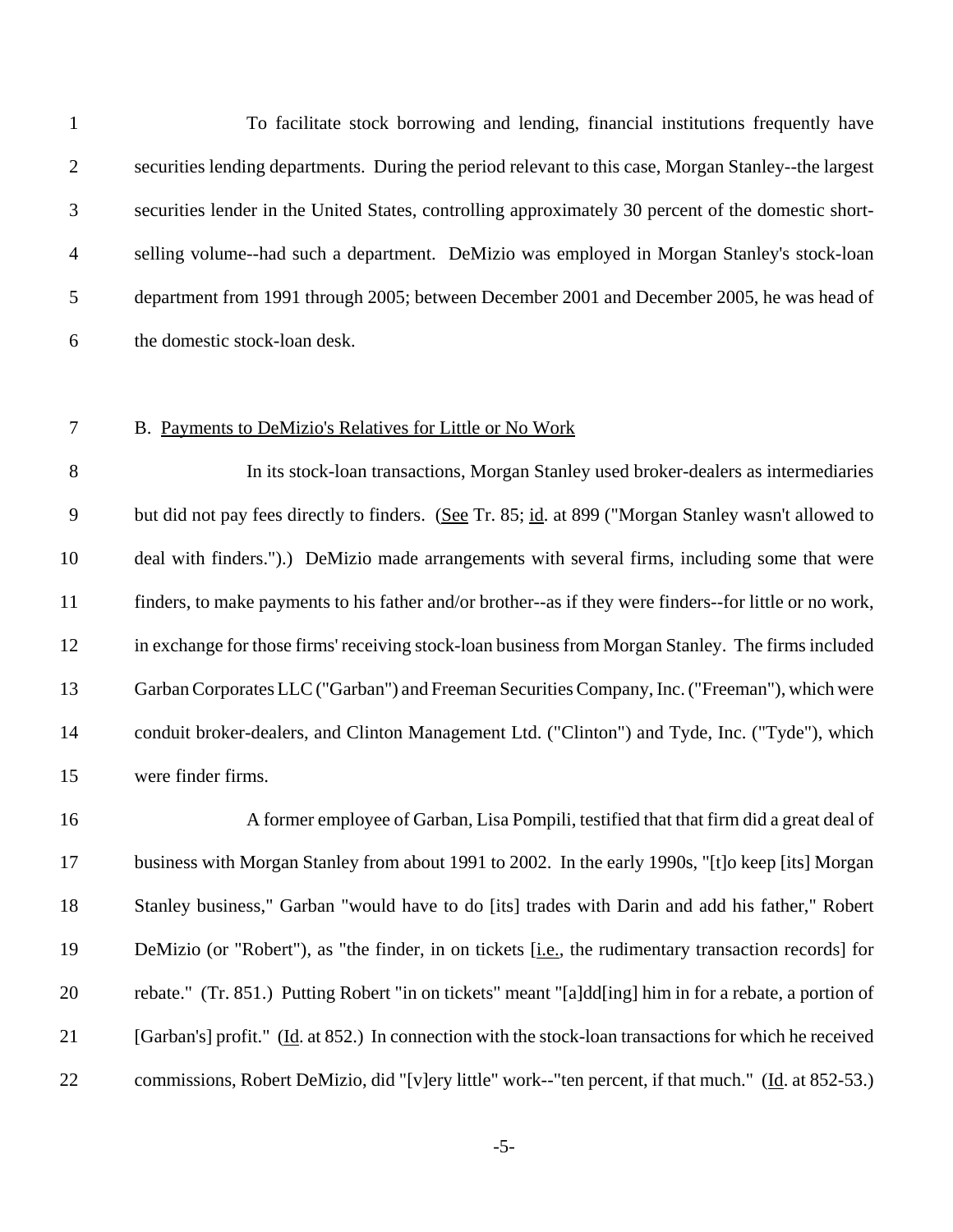| $\overline{2}$<br>$\mathfrak{Z}$<br>$\overline{4}$<br>$\sqrt{5}$<br>6<br>$\tau$<br>$8\,$<br>on these transactions. (See id. at 865, 873-74.)<br>9<br>10<br>11<br>12<br>13<br>14<br>to have Garban "put his brother Craig on a ticket.").)<br>15<br>16<br>17<br>18<br>19<br>20<br>21<br>22<br>23 | $\mathbf{1}$ | In about 1994, Robert DeMizio ceased to be a finder and joined a different brokerage                           |
|-------------------------------------------------------------------------------------------------------------------------------------------------------------------------------------------------------------------------------------------------------------------------------------------------|--------------|----------------------------------------------------------------------------------------------------------------|
|                                                                                                                                                                                                                                                                                                 |              | firm. DeMizio thereafter required Garban, in order to maintain its stock-loan business with Morgan             |
|                                                                                                                                                                                                                                                                                                 |              | Stanley, to share its rebates with CD Management, a finder firm started by DeMizio's brother Craig             |
|                                                                                                                                                                                                                                                                                                 |              | DeMizio (or "Craig"). From then until about 2004, when Craig ceased to be a finder, the procedure              |
|                                                                                                                                                                                                                                                                                                 |              | at Garban was the same as it had been with DeMizio's father. Pompili testified that on Morgan                  |
|                                                                                                                                                                                                                                                                                                 |              | Stanley transactions, whether Morgan Stanley was a borrower or a lender, "we would basically                   |
|                                                                                                                                                                                                                                                                                                 |              | put Craig in on tickets for a rebate." (Id. at 862; see, e.g., id. at 864-65.) Craig did little or no work     |
|                                                                                                                                                                                                                                                                                                 |              |                                                                                                                |
|                                                                                                                                                                                                                                                                                                 |              | Occasionally, Garban would be forced to "take Craig out of the ticket because" the                             |
|                                                                                                                                                                                                                                                                                                 |              | "spread" between the rebate rate Garban received from the lender and the rate it was required to relay         |
|                                                                                                                                                                                                                                                                                                 |              | to the borrower was too small to share. (Tr. 877.) When this occurred, Craig would complain, and               |
|                                                                                                                                                                                                                                                                                                 |              | Garban "would call or get a call from Darin to see what happened, and then we would get our rate               |
|                                                                                                                                                                                                                                                                                                 |              | adjusted from Darin so we could" have enough of a profit to share with Craig, <i>i.e.</i> , to "put Craig back |
|                                                                                                                                                                                                                                                                                                 |              | in on our tickets." (Id. at 878; see, e.g., id. at 863 (DeMizio would "pay [Garban] a little bit more"         |
|                                                                                                                                                                                                                                                                                                 |              |                                                                                                                |
|                                                                                                                                                                                                                                                                                                 |              | A former vice president of Freeman, Richard Evangelista, testified that DeMizio                                |
|                                                                                                                                                                                                                                                                                                 |              | approached him in the mid-1990s and offered to give Freeman more stock-loan business from Morgan               |
|                                                                                                                                                                                                                                                                                                 |              | Stanley if Freeman would "give a portion of the profits that [it] made to [DeMizio's] brother, Craig."         |
|                                                                                                                                                                                                                                                                                                 |              | (Id. at 317.) DeMizio made it clear that, in return, Craig "wasn't going to participate in the day-to-day      |
|                                                                                                                                                                                                                                                                                                 |              | business that much." (Id. at 318.) Evangelista agreed to DeMizio's proposal, despite knowing that              |
|                                                                                                                                                                                                                                                                                                 |              | the arrangement "was illegal. It was cheating Morgan Stanley out of profits." (Id.) Evangelista                |
|                                                                                                                                                                                                                                                                                                 |              | also testified that during the period when Freeman was sharing its finder fee profits with Craig, there        |
|                                                                                                                                                                                                                                                                                                 |              | were times when, although DeMizio was aware that the "going rate on the street" for lenders to pay             |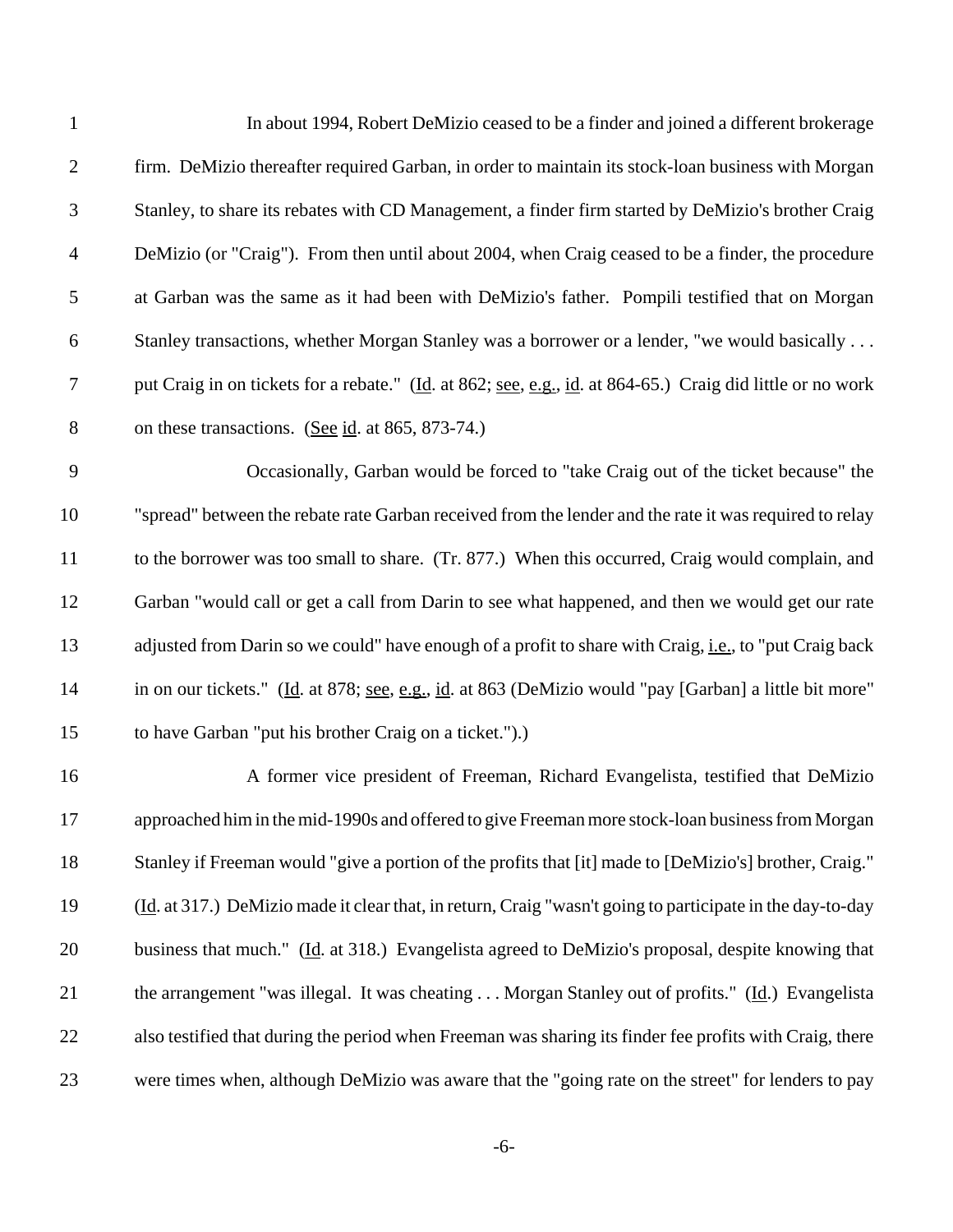on a particular stock was around one percent "Darin would call me and tell me he had" that stock to lend and would pay "a rate of four, five--five percent." (Id. at 321.)

 Freeman benefited from the agreement to share its profits with Craig because its business increased "immensely." (Tr. 319.) And as a result of the arrangement, Craig was paid 5 between \$30,000 and \$50,000 a month as finder fees. (See id. at 332.) He performed only about 20 percent of the work needed to earn such fees. (See id. at 333.)

 Robert Johnson testified that Tyde was a finder firm he started in about 1999 at the suggestion of DeMizio, his best friend, who promised to give him stock-loan business from Morgan Stanley. Peter Sherlock, a former Morgan Stanley stock-loan trader who was supervised by DeMizio, testified that "[DeMizio] asked me if I could do business with--with Bobby Johnson, you know, talk 11 to him every day, try to do trades with him." (Id. at 648.) Accordingly, Sherlock--like DeMizio 12 himself--gave Johnson lists of stock that Morgan Stanley wanted to lend or borrow (see id. at 648-49); since Morgan Stanley did not pay finders directly, it was incumbent upon Johnson (like any other finder) "to find a [conduit] broker-dealer who w[ould] pay and collect with them and then . . . send it to [Morgan Stanley] through [a] broker-dealer" (id. at 649).

 Johnson testified that a majority of Tyde's business came from Morgan Stanley--some 50-60 percent in the beginning, increasing to 90 percent within a few years. Sherlock testified that there were occasions on which DeMizio identified stocks for Johnson to lend and caused Morgan Stanley to pay a higher rebate rate than necessary because Johnson was to be paid finder fees on the loan. (See id. at 649-51.)

 Johnson testified that in 2000 DeMizio asked him to hire DeMizio's father Robert and pay Robert commissions on the business from Morgan Stanley. DeMizio subsequently told Johnson that Johnson would have to do Robert's work "[b]ecause his father didn't have the drive or desire to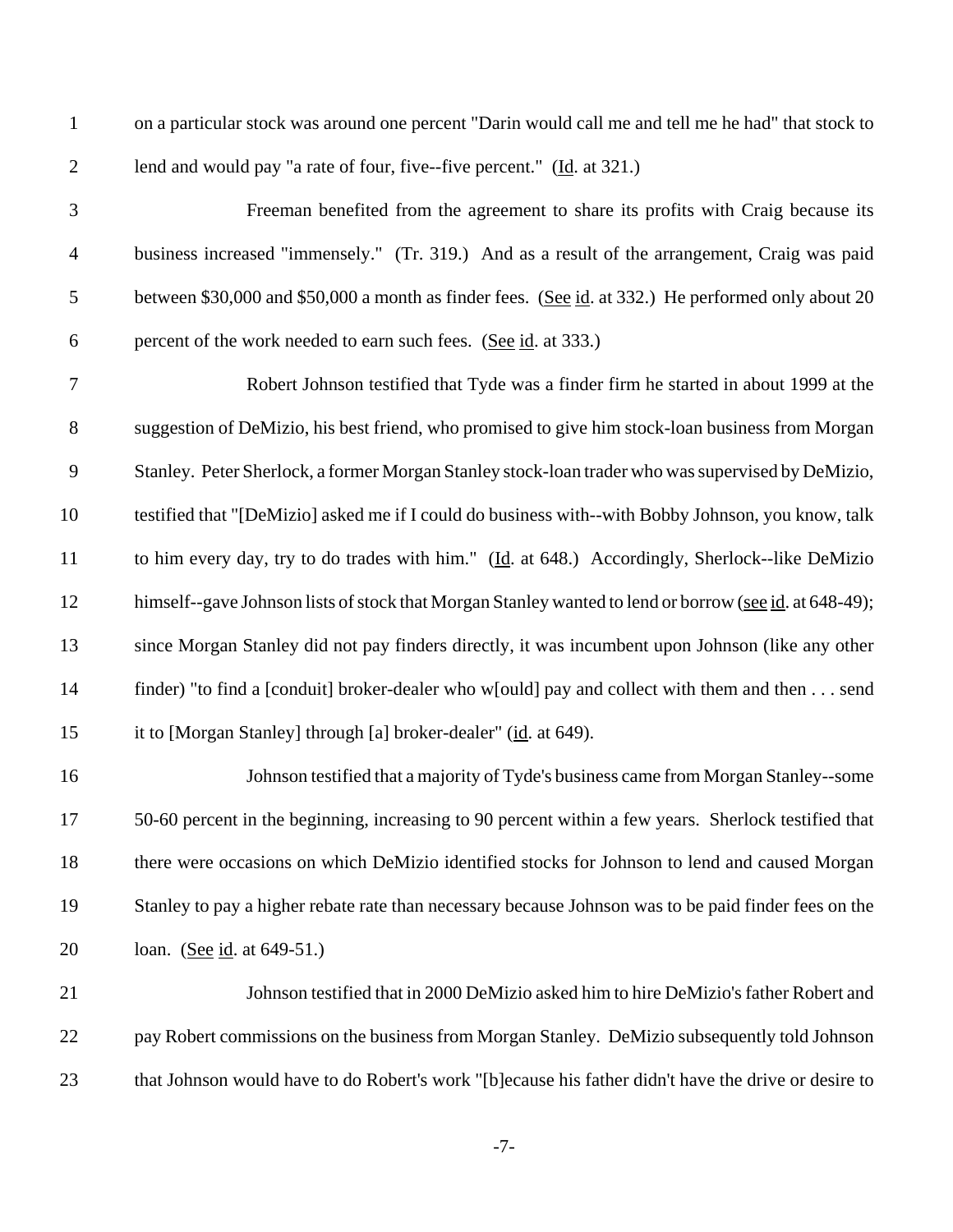| $\mathbf{1}$   | do it any longer" (Tr. 75) but that Johnson would have to continue to pay Robert commissions.            |
|----------------|----------------------------------------------------------------------------------------------------------|
| $\mathbf{2}$   | Thereafter, DeMizio's father would go to the Tyde office once or twice a week and spend his time         |
| 3              | chatting with family and friends on the telephone. Johnson paid DeMizio's father for Morgan Stanley      |
| $\overline{4}$ | stock-loan business in accordance with instructions from DeMizio as if Robert had brought in the         |
| 5              | Morgan Stanley business or had worked on the transactions, although Robert did "practically none         |
| 6              | of the work." (Id. at 76; see id. at 77 ("wasn't doing any work"); id. at 91 (when Johnson "passed on    |
| 7              | finder fees to Robert DeMizio," they were generally for transactions on which Robert did no work);       |
| $8\,$          | $id.$ ("in the beginning, [Robert] did about 25 percent, and then later on, he did virtually nothing").) |
| 9              | In 2001, DeMizio told Johnson that DeMizio's brother Craig "wasn't making a lot of                       |
| 10             | money  and he needed help." (Id. at 98.) DeMizio asked Johnson to help Craig "[b]y putting him           |
| 11             | in on [stock-loan] tickets." (Id. at 97.) DeMizio acknowledged that Craig was not knowledgeable          |
| 12             | about the stock-loan finder business and "was incapable of doing the transactions himself"; DeMizio      |
| 13             | said Johnson would have to do all the work on those transactions as well. (Id. at 97-99.) Johnson        |
| 14             | agreed because of his friendship with DeMizio and "because it would mean more money for                  |
| 15             | [Johnson]." ( $\underline{Id}$ . at 99.)                                                                 |
| 16             | DeMizio's arrangements with Clinton, another finder firm, were described by Sherlock.                    |
| 17             | Sherlock first learned of Freeman's rebate-sharing with Craig from Evangelista. When Freeman went        |
| 18             | out of business in 2001, Sherlock told DeMizio he knew Evangelista had been "cutting Craig in" on        |
| 19             | the Morgan Stanley stock-loan rebates (Tr. 629); at Sherlock's suggestion, DeMizio made similar          |
| 20             | arrangements with Clinton's principal, Tony Lupo (see, e.g., id.; see also id. at 726 (if "Tony makes    |
| 21             | 50,000 on the trades, he cuts a check for 25,000 to Craig DeMizio"; Craig "was involved in getting       |
| 22             | paid" but "not" "involved in finding" the stocks)).                                                      |

 $-8-$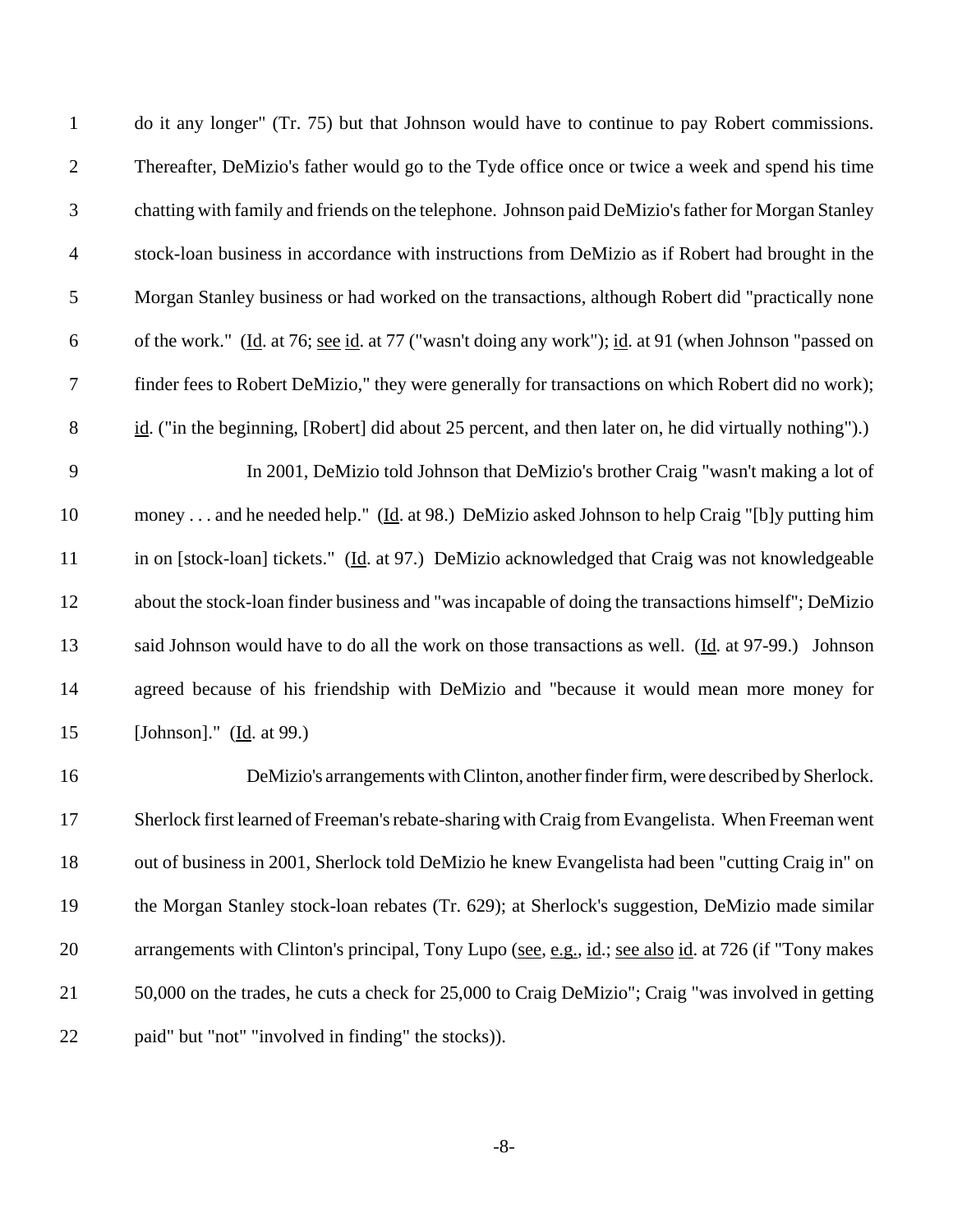The government introduced exhibits showing that from January 2000 through January 2004, payments from Tyde to Robert DeMizio's company, Boblin Corp. ("Boblin"), and from Garban, Freeman, Clinton, and Tyde to Craig DeMizio or his company, CD Management, totaled 4 approximately \$1.7 million (see, e.g., GX 25, 26, 27, 28, 30, 31, 32, 37, 38).

## C. The Charges, the Jury Instructions, and the Verdict

 In the mid-2000s, the Federal Bureau of Investigation ("FBI") began an investigation into fraud in the securities lending industry, focusing on whether finders were paying kickbacks to employees at brokerage firm securities lending desks. Clinton was investigated, and its checks to CD Management led to inquiries about Craig and Robert DeMizio and eventually led to DeMizio. (See Tr. 941-43.) Johnson's company Tyde too came under scrutiny, as a finder that had written checks to CD Management and to Robert DeMizio's company, Boblin. The investigation began to zero in on "whether or not brokers on the securities lending desk at Morgan Stanley were receiving 13 kickbacks." (<u>Id</u>. at 943.)

 In January and September 2007, FBI special agents interviewed DeMizio, represented by counsel, in the presence of prosecutors and SEC investigators. Focusing on the years 2000-2004, as that was the period during which CD Management and Boblin were receiving checks, the agents asked DeMizio whether he had any outside business arrangements with Johnson. DeMizio responded that he did not. In fact, however, in addition to the agreement that Johnson would pay Robert DeMizio in exchange for receiving stock-loan business from Morgan Stanley, without Robert's having to perform work to earn that money, DeMizio and Johnson had invested in a modeling agency together.

 $-9-$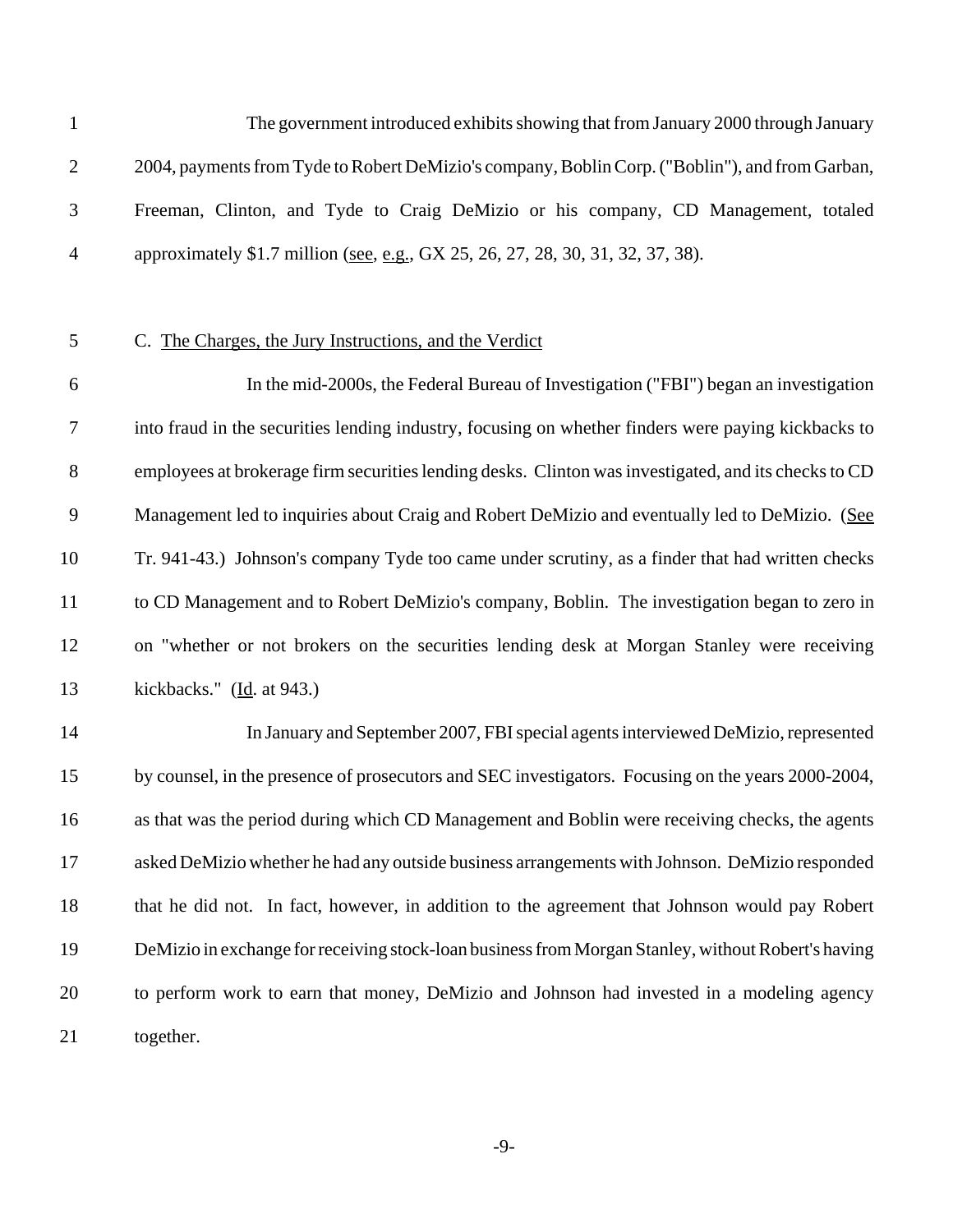| $\mathbf{1}$                                 | DeMizio was indicted in 2008 and was eventually charged in a superseding indictment                                                                                                                                                                                                                                                                                                                                                                                                                                                                                                      |
|----------------------------------------------|------------------------------------------------------------------------------------------------------------------------------------------------------------------------------------------------------------------------------------------------------------------------------------------------------------------------------------------------------------------------------------------------------------------------------------------------------------------------------------------------------------------------------------------------------------------------------------------|
| $\mathbf{2}$                                 | ("Indictment") with one count of conspiring, in violation of 18 U.S.C. § 1349, to commit securities                                                                                                                                                                                                                                                                                                                                                                                                                                                                                      |
| 3                                            | fraud, prohibited by 18 U.S.C. § 1348, and to commit wire fraud, prohibited by 18 U.S.C. §§ 1343                                                                                                                                                                                                                                                                                                                                                                                                                                                                                         |
| $\overline{4}$                               | and 1346 (Count One); and one count of making a false statement to the FBI, in violation of 18 U.S.C.                                                                                                                                                                                                                                                                                                                                                                                                                                                                                    |
| 5                                            | § 1001(a)(2) (Count Two). Most relevant for purposes of this appeal, § 1343 prohibits the use of                                                                                                                                                                                                                                                                                                                                                                                                                                                                                         |
| 6                                            | interstate wire communication for the purpose of executing "any scheme or artifice to defraud, or for                                                                                                                                                                                                                                                                                                                                                                                                                                                                                    |
| 7                                            | obtaining money or property by means of false or fraudulent pretenses, representations, or promises,"                                                                                                                                                                                                                                                                                                                                                                                                                                                                                    |
| $8\,$                                        | 18 U.S.C. § 1343; and § 1346 provides that the term "scheme or artifice to defraud' includes a scheme                                                                                                                                                                                                                                                                                                                                                                                                                                                                                    |
| $\mathbf{9}$                                 | or artifice to deprive another of the intangible right of honest services," 18 U.S.C. § 1346. The                                                                                                                                                                                                                                                                                                                                                                                                                                                                                        |
| 10                                           | Indictment alleged that, notwithstanding the fact that it was "Morgan Stanley's practice not to pay                                                                                                                                                                                                                                                                                                                                                                                                                                                                                      |
| 11                                           | finder fees in connection with stock-loan transactions," DeMizio, along with others,                                                                                                                                                                                                                                                                                                                                                                                                                                                                                                     |
| 12<br>13<br>14<br>15<br>16<br>17<br>18<br>19 | devised and executed a scheme to cause his family members, Craig DeMizio<br>and John Doe [ <i>i.e.</i> , Robert DeMizio who died in 2008], to receive money,<br>typically in the form of finder fees and stock-loan "rebates," in connection with<br>stock-loan transactions involving securities borrowed from or loaned to<br>Morgan Stanley, without regard to whether those transactions were in Morgan<br>Stanley's best interests and without regard to whether Craig DeMizio and John<br>Doe had performed any legitimate finder services in connection with the<br>transactions. |
| 20                                           | (Indictment $\P$ 10.) The Indictment alleged, inter alia, that DeMizio and others violated $\S$ 1349 by                                                                                                                                                                                                                                                                                                                                                                                                                                                                                  |
| 21                                           | conspiring                                                                                                                                                                                                                                                                                                                                                                                                                                                                                                                                                                               |
| 22<br>23<br>24<br>25<br>26                   | a. to execute a scheme and artifice to defraud Morgan Stanley and<br>others and to deprive Morgan Stanley of its right to the honest services of its<br>employee, DARIN DEMIZIO, in connection with securities of issuers with a<br>class of [registered] securities contrary to Title 18, United States Code,<br>Sections 1348 and 1346; and                                                                                                                                                                                                                                            |
| 27<br>28<br>29<br>30<br>31                   | b. to devise a scheme and artifice to defraud and obtain money and<br>property from Morgan Stanley and others by means of materially false and<br>fraudulent pretenses, representations and promises, and to deprive Morgan<br>Stanley of its right to the honest services of its employee, DARIN DEMIZIO,<br>and for the purpose of executing such scheme and artifice, to transmit and                                                                                                                                                                                                 |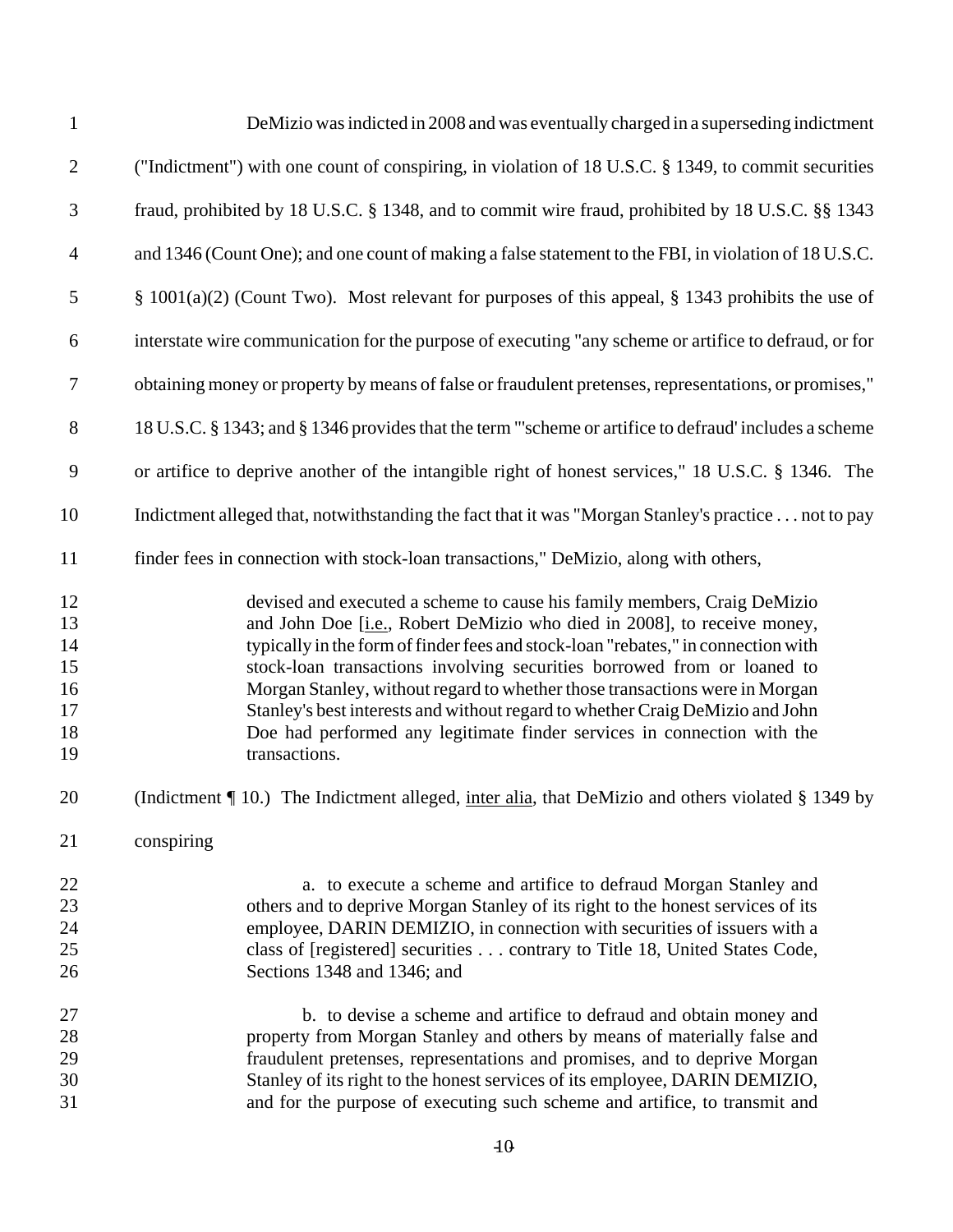cause to be transmitted, by means of wire communication in interstate and foreign commerce, writings, signs, signals, pictures and sounds, contrary to Title 18, United States Code, Sections 1343 and 1346.

(Indictment ¶ 16.)

 The evidence at trial included the testimony and exhibits described in Parts I.A. and I.B. above, which the government contended showed kickbacks paid, at the instance of DeMizio, to his father and brother. DeMizio contended that the payments to his father and brother were not kickbacks. He argued that Craig and Robert did work--however minimally--in exchange for the fees they were paid; that, at worst, the evidence showed that DeMizio helped steer Morgan Stanley business to companies that employed his relatives; and that such steering was not within the scope of the prohibition against honest-services wire fraud. He asked the court to instruct the jury that if it found that this conduct involved not kickbacks or bribery but only self-dealing, the jury must, in order to convict, find also that "these incidents could have caused detriment to the employers."

 The court declined to give the requested charge, noting that the authorities DeMizio cited in support of his request involved the steering of business to firms in which the defendant had 16 an ownership interest; the court saw no basis in the evidence for the requested charge here, as there was no indication that DeMizio had such an interest in the firms he caused to make payments to his relatives. With respect to the wire-fraud component of the charged conspiracy, the court instructed 19 the jury, inter alia, that the government alleged "that there existed a scheme or artifice to defraud Morgan Stanley of its right to the honest services of Darin DeMizio or to obtain the money of Morgan Stanley by means of false or fraudulent pretenses" (Tr. 1367), using "wire communications and interstate commerce to further [that] scheme" (id. at 1369). Although the district court elaborated on other elements of wire fraud and of the conspiracy charge, it did not define or otherwise suggest any 24 limitation on the meaning of "honest services." (See, e.g., id. at 1365-68.)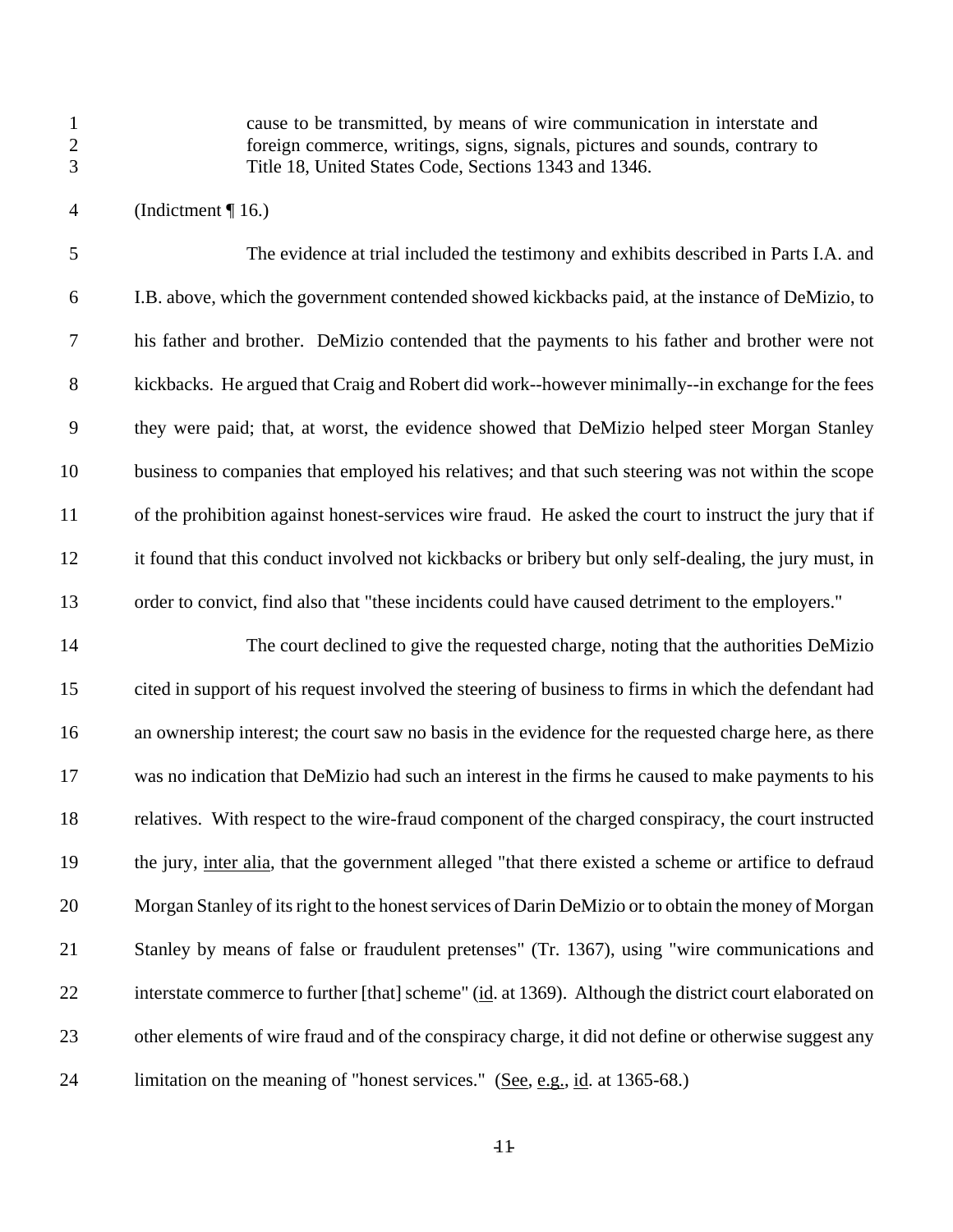| $\mathbf{1}$ | The jury found DeMizio guilty on both counts of the Indictment. DeMizio moved for                        |
|--------------|----------------------------------------------------------------------------------------------------------|
| $\mathbf{2}$ | a judgment of acquittal or a new trial on several grounds, including his contention that the jury, if    |
| 3            | properly instructed, could have found that his conduct did not deprive Morgan Stanley of his "honest     |
| 4            | services" within the meaning of § 1346. The district court denied the motion. See DeMizio I, 2009        |
| 5            | DeMizio was sentenced principally to two concurrent 38-month terms of<br>WL 2163099.                     |
| 6            | imprisonment, to be followed by a three-year term of supervised release, and, in an amended              |
| 7            | judgment, was ordered to pay restitution in the amount of \$1.2 million.                                 |
|              |                                                                                                          |
| $8\,$        | D. The Initial Appeal and the Remand                                                                     |
| 9            | DeMizio appealed, and moved in this Court for a stay of his appeal in light of the                       |
| 10           | pendency of several cases before the Supreme Court involving interpretation of the meaning of            |
| 11           | "honest services" in § 1346. We granted the stay; after the Supreme Court decided Skilling, we lifted    |
| 12           | the stay, dismissed the appeal without prejudice, and remanded to the district court for a determination |
| 13           | of the effect of <b>Skilling</b> in the first instance.                                                  |
| 14           | On remand, after inviting and receiving supplemental briefing, the district court                        |
| 15           | declined to grant a judgment of acquittal or a new trial based on Skilling. The court reasoned that      |
| 16           | although Skilling interpreted "honest services" in § 1346 as encompassing only kickbacks and bribery,    |
| 17           | that interpretation did not require the court to disturb DeMizio's conviction because the entire case    |
| 18           | had been tried on the theory that DeMizio conspired with others to have Morgan Stanley stock-loan        |
| 19           | business directed to finders in exchange for his brother and father receiving kickbacks, and the trial   |
| 20           | evidence was sufficient to support the guilty verdict on Count One on that basis. See DeMizio II,        |
| 21           | 2012 WL 1020045, at *7-*15. Further, although the court's instructions to the jury--which were           |
| 22           | correct under Second Circuit law when given--were erroneous in light of Skilling because they did        |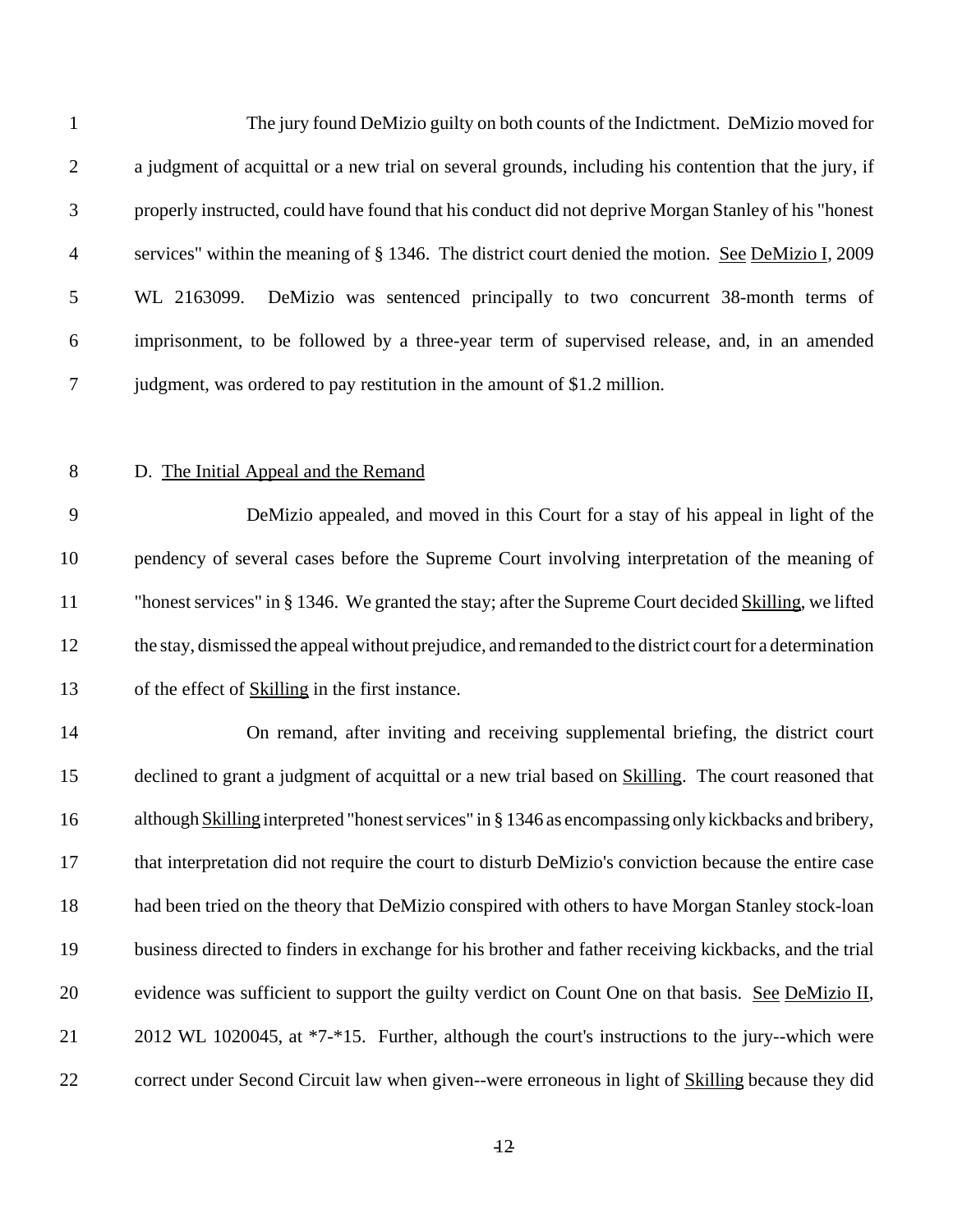| $\mathbf{1}$ | not cabin "honest services" as required by Skilling, the court concluded, as discussed in Part II.B.                                                     |
|--------------|----------------------------------------------------------------------------------------------------------------------------------------------------------|
| $\mathbf{2}$ | below, that given the government's reliance on a kickback theory throughout, the ample evidence to                                                       |
| 3            | support findings of kickbacks, and the absence of any instructions to the jury suggesting that it could                                                  |
| 4            | find guilt on any theory other than kickbacks, the error was harmless beyond a reasonable doubt, see                                                     |
| 5            | id. at $*15$ .                                                                                                                                           |
| 6            | Following DeMizio II, DeMizio's appeal was redocketed.                                                                                                   |
| 7            | II. DISCUSSION                                                                                                                                           |
| $8\,$        | On appeal, DeMizio contends principally that he is entitled to a judgment of acquittal                                                                   |
| 9            | on Count One, arguing that the evidence at trial was insufficient to prove an honest-services fraud                                                      |
| 10           | conspiracy. He contends that                                                                                                                             |
| 11           | (a) a payment in the private sector qualifies as a kickback only when the                                                                                |
| 12<br>13     | recipient does not perform any work other than the conferral of business in<br>connection with the payment, and Robert and Craig did perform work; (b) a |
| 14           | payment in the private sector qualifies as a kickback only when it is the                                                                                |
| 15           | employee who receives the payment, and Darin never received any money                                                                                    |
| 16           | from the alleged schemes; and (c) there is no violation of $\S$ 1346 without                                                                             |
| 17           | nondisclosure of material information to the employer by the employee, and                                                                               |
| 18           | Robert's involvement with Tyde was fully disclosed.                                                                                                      |
| 19           | (DeMizio brief on appeal at 33-34 (emphases added).) Alternatively, DeMizio contends that he is                                                          |
| 20           | entitled to a new trial because the court's instructions to the jury did not explain the limitations on the                                              |
| 21           | concept of "honest services" as used in § 1346, as thereafter interpreted by the Supreme Court in                                                        |
| 22           | Skilling. DeMizio also asks that, if he is granted an acquittal or a new trial on Count One, he be                                                       |
| 23           | granted a new trial on Count Two on the ground of prejudicial spillover.                                                                                 |
| 24           | For the reasons that follow, we reject DeMizio's challenges to the sufficiency of the                                                                    |
| 25           | evidence on Count One, and we conclude that the <b>Skilling</b> error in the instructions to the jury on that                                            |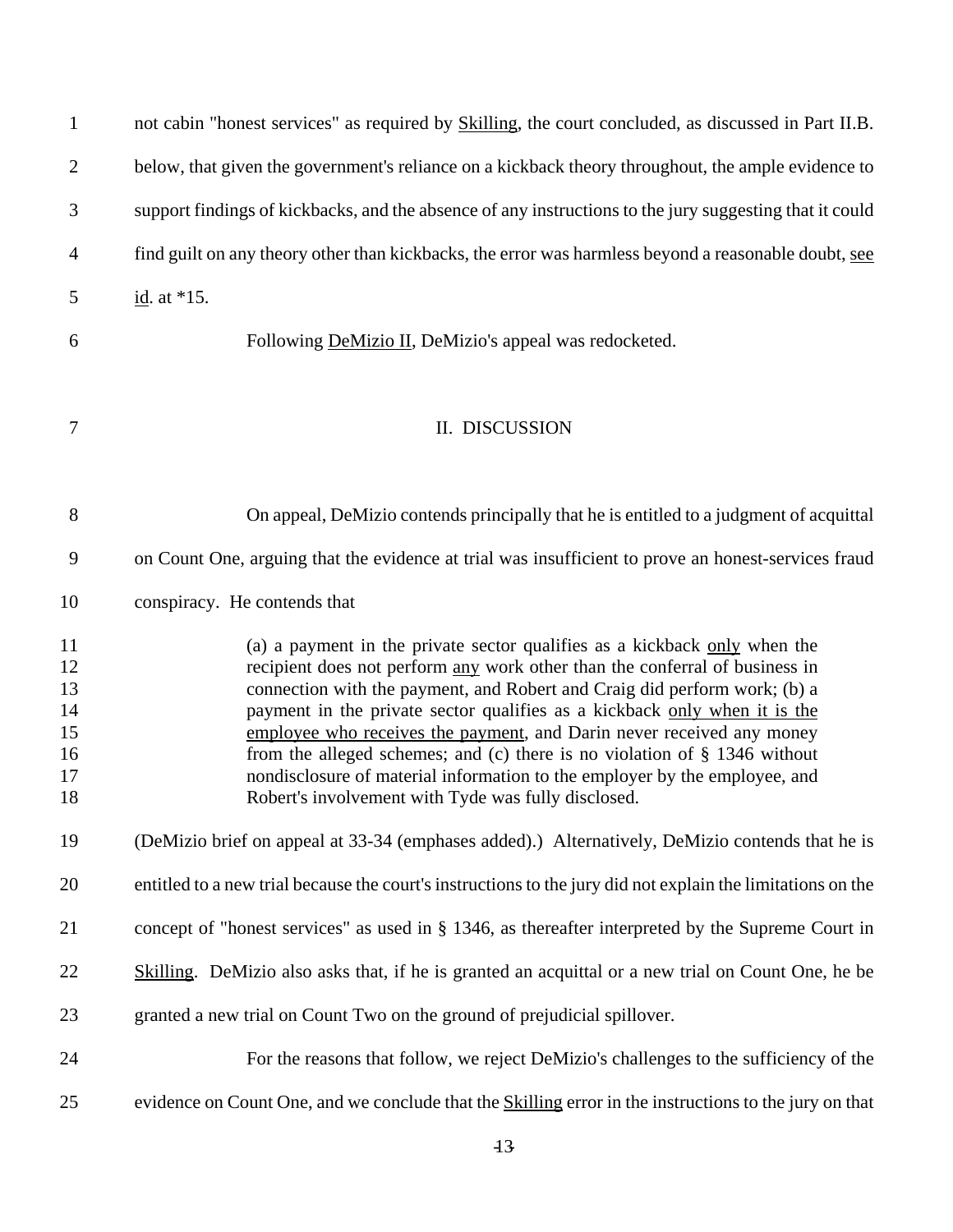count was harmless beyond a reasonable doubt. DeMizio's conditional request for a new trial on Count Two is therefore moot.

### A. Sufficiency of the Evidence in Light of Skilling

 The wire fraud statute prohibits the use of wire communications to facilitate "any scheme or artifice to defraud, or for obtaining money or property by means of false or fraudulent pretenses, representations, or promises." 18 U.S.C. § 1343. "[T]he term 'scheme or artifice to defraud'" in § 1343 "includes a scheme or artifice to deprive another of the intangible right of honest services." 18 U.S.C. § 1346. Section 1346 was enacted in response to the Supreme Court's decision in McNally v. United States, 483 U.S. 350 (1987), which had held that 18 U.S.C. § 1341, the mail fraud statute paralleling § 1343, proscribed only schemes for the deprivation of tangible property rights, not of intangible rights to honest services. See Skilling, 130 S. Ct. at 2927-29. Although Congress enacted § 1346 to clarify that the prohibitions against wire fraud and mail fraud schemes encompass deprivations of honest services, the term "honest services" is not defined in the statute.

 In Skilling, addressing a contention that § 1346 was void for vagueness, the Supreme Court concluded that the section is not unconstitutionally vague to the extent that it covers schemes involving bribery and kickbacks. The Court reasoned that fraudulent schemes involving bribery and kickbacks had long been held to be within the scope of §§ 1341 and 1343, and that in enacting § 1346 18 in the wake of McNally to proscribe fraudulent schemes for deprivation of the intangible right of honest services, Congress "no doubt . . . intended § 1346 to reach at least" schemes to defraud involving "bribes and kickbacks." 130 S. Ct. at 2931 (emphasis in original). The Skilling Court concluded that § 1346 cannot be interpreted to reach an "amorphous category" such as "conflict-of-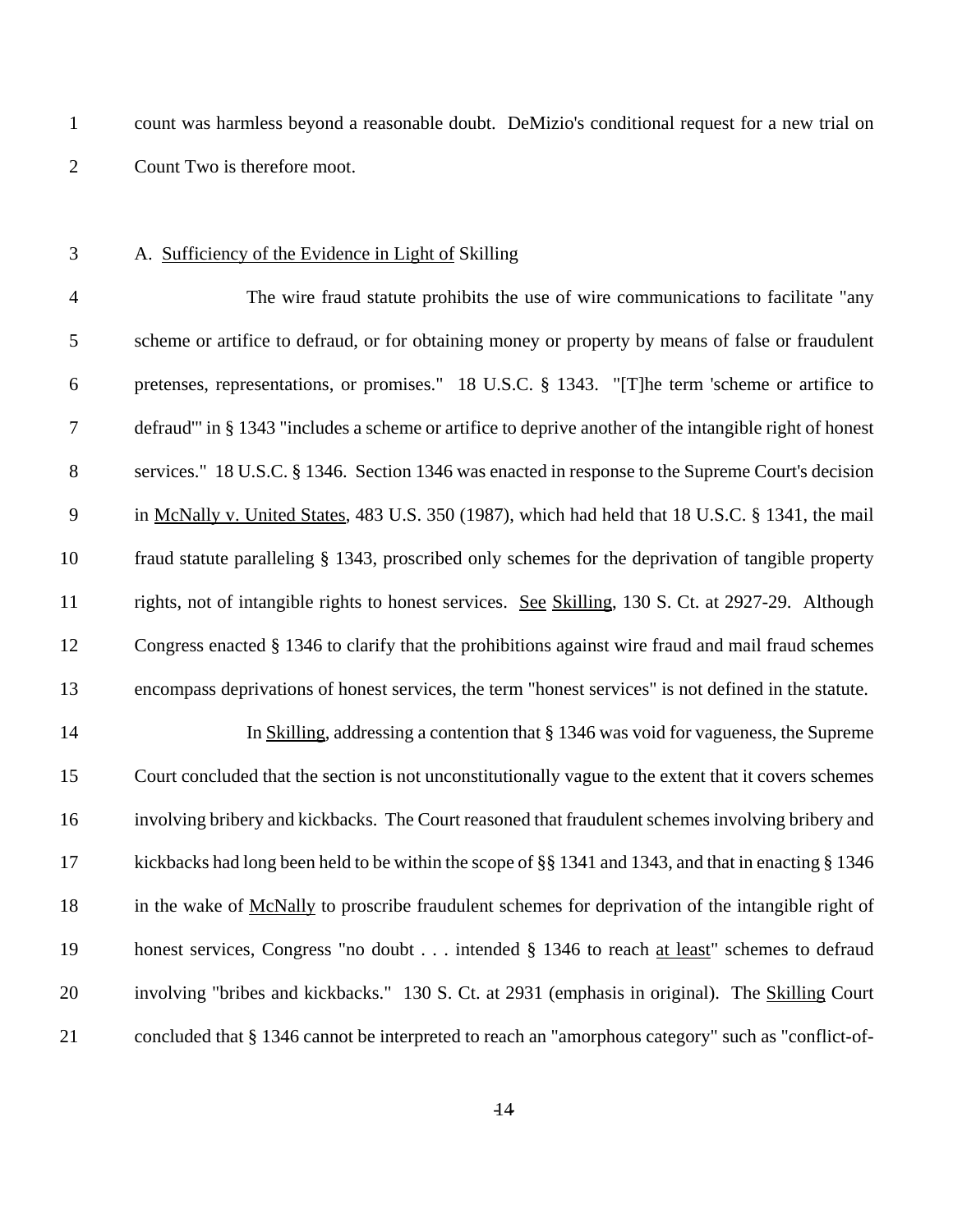- interest" cases, 130 S. Ct. at 2932, and that the section "criminalizes only the bribe-and-kickback core 2 of the pre-McNally case law," id. at 2931 (emphasis in original).
- 

 A kickback scheme typically involves an employee's steering business of his employer to a third party in exchange for a share of the third party's profits on that business. See, e.g., Black's Law Dictionary 948 (9th ed. 2009) (defining "kickback" as the "return of a portion of a monetary sum received, esp. as a result of coercion or a secret agreement"). We reject at the outset DeMizio's suggestion that, in determining whether the evidence against him was sufficient under § 1346, we 8 should ignore cases involving public officials (see DeMizio brief on appeal at 32). The Skilling Court noted that although honest-services cases most often involved bribery of public officials, private- sector honest-services fraud had been recognized at least as early as 1942. See 130 S. Ct. at 2926-27. The Court analyzed cases involving public officials as well as cases involving employees in the private sector in deciding the appeal brought by Skilling himself, a private-sector employee; and it noted that while the principal federal bribery statute, 18 U.S.C. § 201, "generally applies only to federal public officials, . . . § 1346's application to . . . private-sector fraud reaches misconduct that might otherwise go unpunished." 130 S. Ct. at 2934 n.45.

 We also reject DeMizio's argument that kickbacks (a) do not include payments made to entities other than the employee who steers his employer's business to a third party in exchange for those payments, and (b) do not include payments of large sums of money to those recipients so long as they perform some minimal amount of work. Although the kickback amount frequently is paid directly to the employee who steered the contract, the scheme is no less a kickback scheme when the employee directs the third party to share its profits with an entity designated by the employee in which the employee has an interest. For example, as noted in Skilling, see 130 S. Ct. at 2933-34, a statute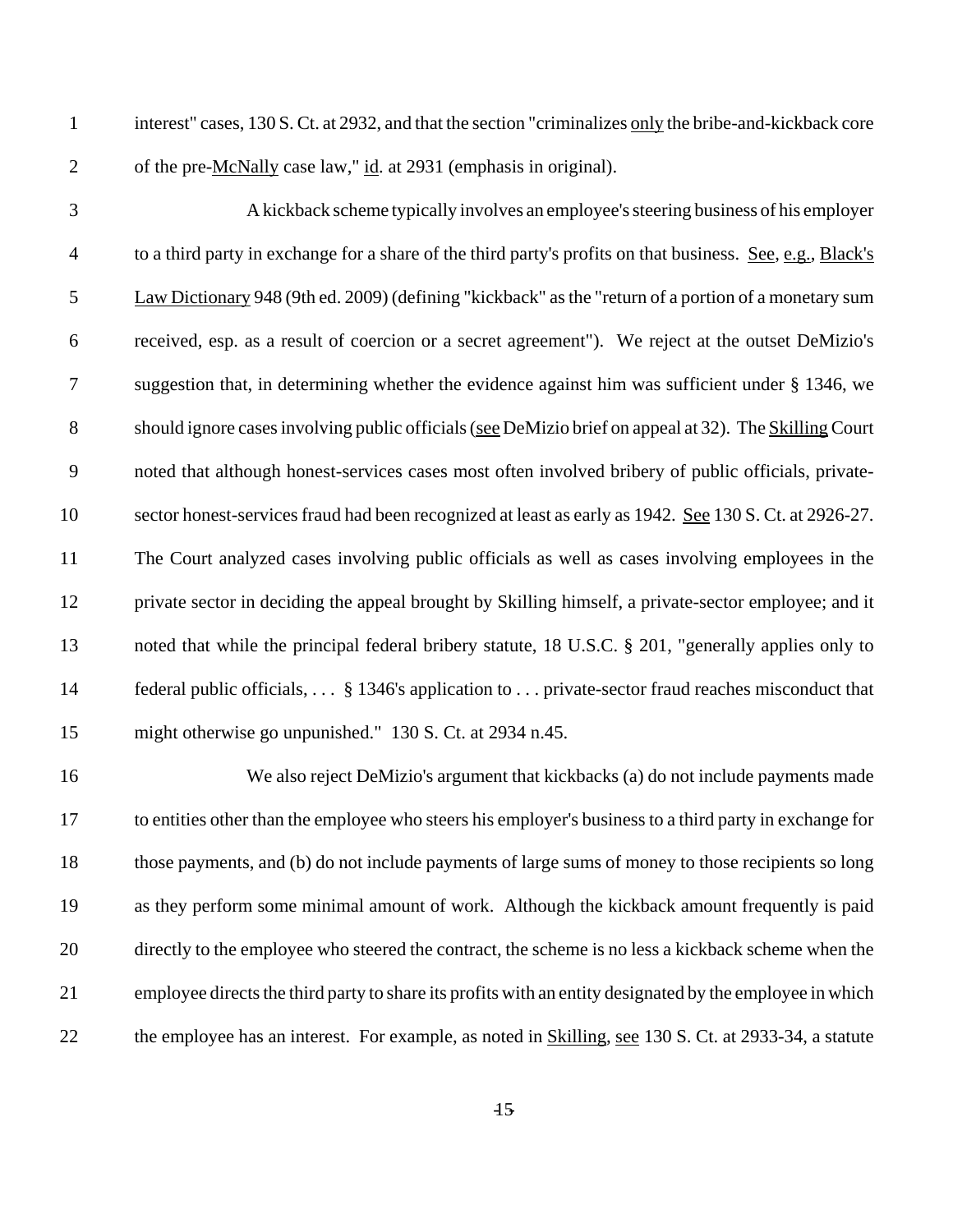| $\mathbf{1}$     | prohibiting kickbacks with respect to federal contracts defined "kickback," in part, to include "any          |
|------------------|---------------------------------------------------------------------------------------------------------------|
| $\mathbf{2}$     | money, thing of value, or compensation of any kind which is provided, directly or indirectly," to             |
| 3                | a prime contractor or its employee "for the purpose of  rewarding favorable treatment in connection           |
| $\overline{4}$   | with a subcontract relating to a prime contract," 41 U.S.C. § 52(2) (2006). Although that section             |
| 5                | was amended (and recodified as $\S$ 8701(2)) in 2011 and omitted the phrase "directly or indirectly,"         |
| 6                | see 41 U.S.C.A. § 8701(2) (2012), the legislative history explained that no substantive change was            |
| $\boldsymbol{7}$ | intended, <u>see</u> H.R. Rep. No. 111-42, at 2-3 (2009), and that "the words 'directly or indirectly' [we]re |
| $8\,$            | omitted as unnecessary," id. at 84.                                                                           |
| 9                | In this vein, payoff schemes have been viewed as involving kickbacks when the                                 |
| 10               | defendant has directed that the contracting party's profit be shared with family, friends, or others loyal    |
| 11               | to the defendant. See, e.g., United States v. McDonough, 56 F.3d 381, 391 (2d Cir. 1995) (kickback            |
| 12               | scheme involved payments to corporation owned by defendant's wife); United States v. Hausmann,                |
| 13               | 345 F.3d 952, 954 (7th Cir. 2003) (kickback arrangement required payments to, inter alios,                    |
| 14               | "individuals who had provided miscellaneous personal services to Hausmann or his relatives and                |
| 15               | charities that Hausmann supported" (emphases added)); United States v. Margiotta, 688 F.2d 108,               |
| 16               | 113 (2d Cir. 1982) (involving "'kickbacks' to brokers selected by political leaders of local election         |
| 17               | districts in the Town who were loyal to" Margiotta); id. (Margiotta "contrived the appointment of"            |
| 18               | a certain insurance agency to be the municipality's broker, and the agency agreed to "set aside 50%           |
| 19               | of the insurance commissions and other compensation it received, to be distributed to licensed                |
| 20               | insurance brokers and others designated by Margiotta"); United States v. LaSpina, 299 F.3d 165, 171           |
| 21               | (2d Cir. 2002) (IBM employee defendant steered business to a company that "paid the kickbacks in              |
| 22               | the form of commissions to Schultz," the defendant's paramour who had been "handed" her job as a              |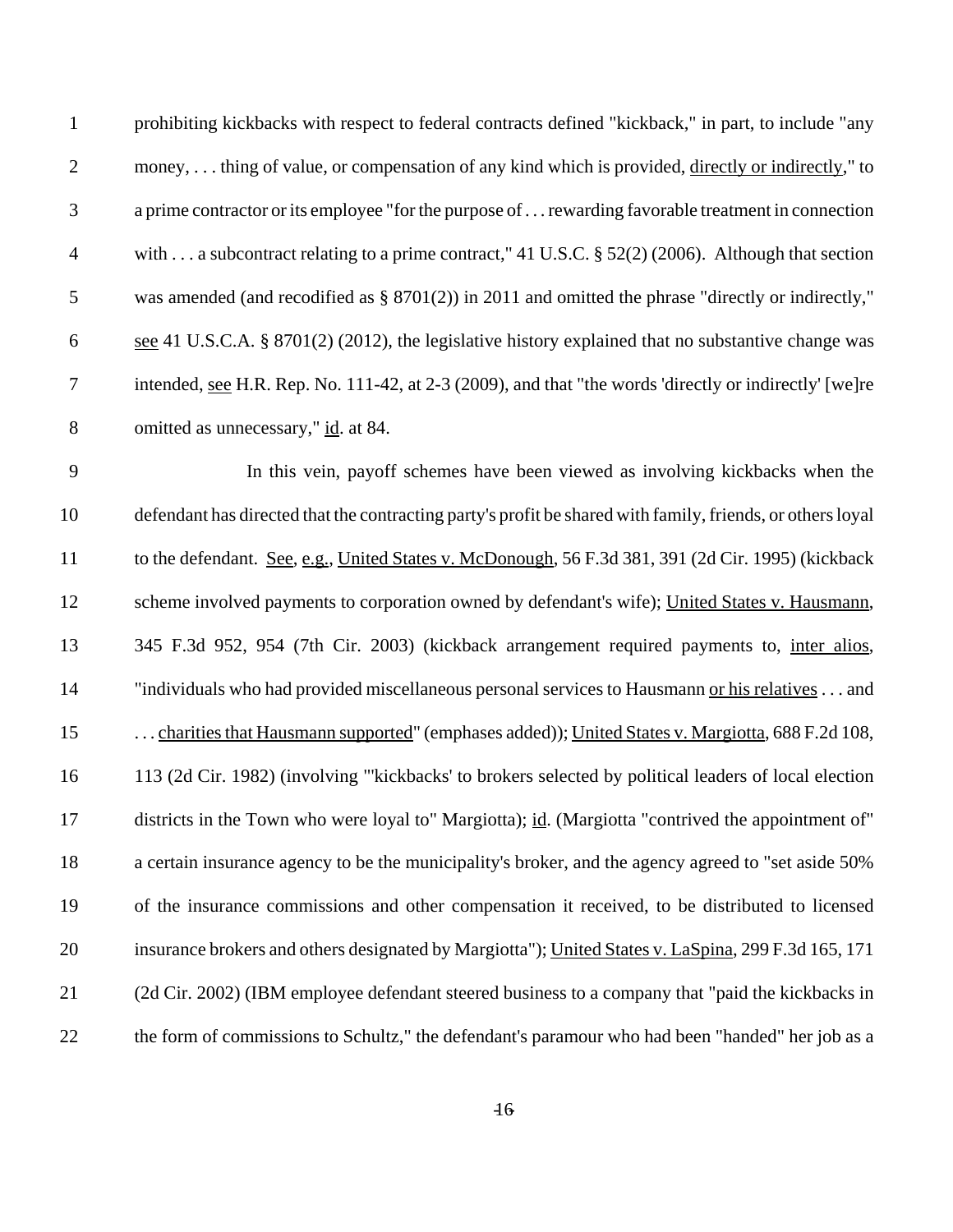| $\mathbf{1}$   | sales representative with the company--without discussion or a resumé--and who then split those       |
|----------------|-------------------------------------------------------------------------------------------------------|
| $\mathbf{2}$   | commissions with the defendant). See generally Skilling, 130 S. Ct. at 2932 (citing as "a classic     |
| 3              | kickback scheme" one in which a state official, in exchange for routing the state's "business through |
| $\overline{4}$ | a middleman company, arranged for that company to share its commissions with entities in which the    |
| 5              | official had an interest" (emphasis added)).                                                          |
| 6              | In light of these authorities, and the failure of DeMizio to cite any authority to support            |
| 7              | his constrained conception of kickbacks, we reject his contention that a payment in a private-sector  |
| $8\,$          | scheme does not qualify as a kickback unless the defendant employee himself or herself receives the   |
| 9              | payoff. The evidence overwhelmingly established that DeMizio directed Morgan Stanley stock-loan       |
| 10             | business to companies that agreed to pay commissions to his father and/or brother, in whom DeMizio    |
| 11             | plainly had an interest.                                                                              |
| 12             | Further, there was evidence from which it could be inferred that the payoffs benefited                |
| 13             | DeMizio himself financially. For example, Johnson testified DeMizio asked him to pay commissions      |
| 14             | to DeMizio's brother Craig because DeMizio said Craig "wasn't making a lot of money and he            |
| 15             | needed help." (Tr. 98.) Johnson also testified that he formed Tyde in 1999 at the suggestion of       |
| 16             | DeMizio, who asked him to hire DeMizio's father Robert in 2000. (See id. at 72-75.) Sherlock          |
| 17             | testified that around that time (see id. at 602-03), DeMizio was complaining to Sherlock that Robert  |
| 18             | was "hurting for money" and was requesting money from DeMizio (see id. at 603-04).                    |
| 19             | As the district court reasoned, "the jury could have reasonably concluded that DeMizio                |
| 20             | benefited indirectly from the payments to his father and brother because he would otherwise have had  |
| 21             | to support them financially. By instead arranging for them to obtain substantial payments for little  |
| 22             | or no work, he relieved himself of the obligation to assist the individuals using his own wealth."    |
| 23             | DeMizio II, 2012 WL 1020045, at *11 (internal quotation marks omitted).                               |
|                |                                                                                                       |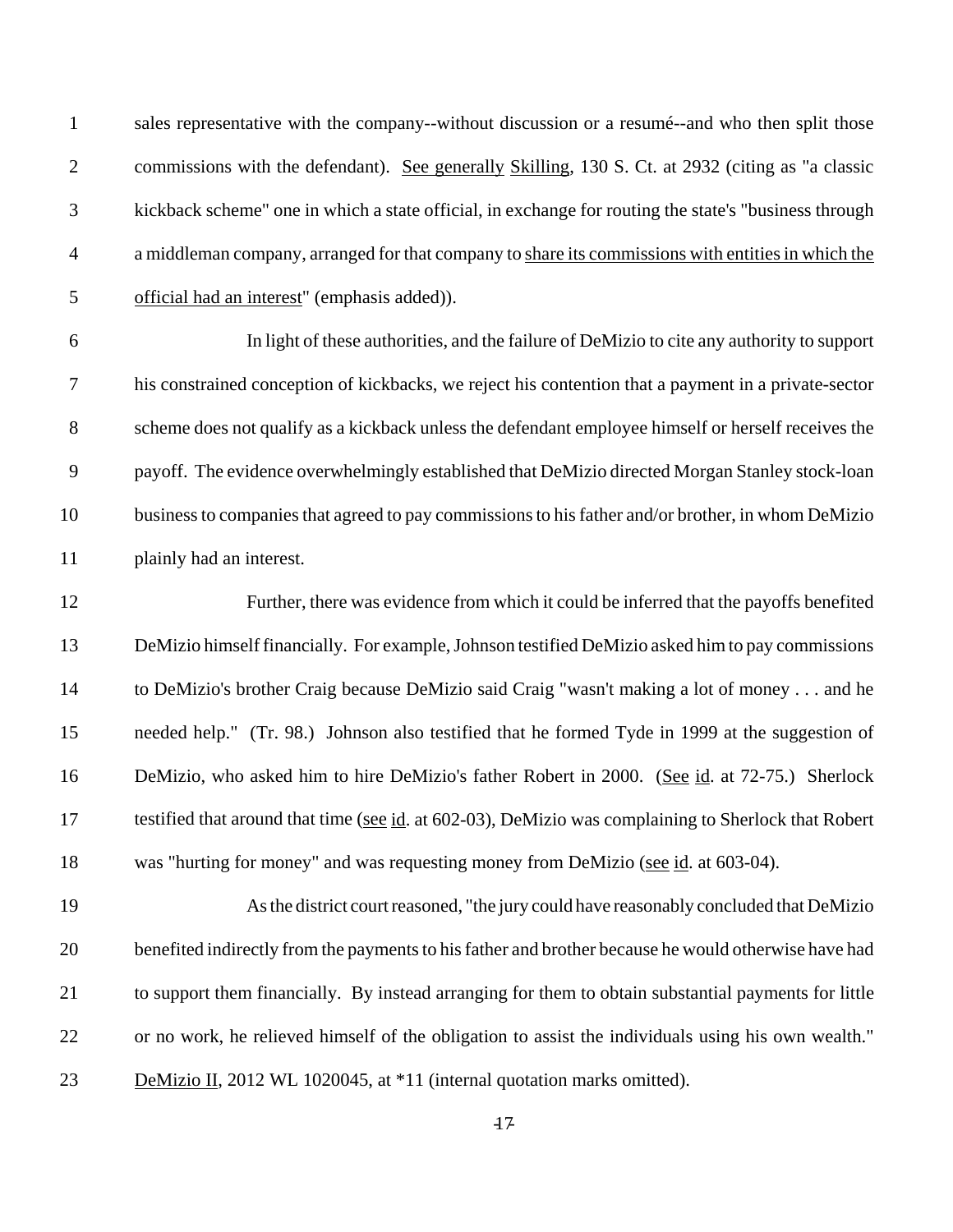| $\mathbf{1}$     | We also find meritless DeMizio's contention that a private-sector scheme involves                       |
|------------------|---------------------------------------------------------------------------------------------------------|
| $\overline{2}$   | kickbacks only if the payoff recipient does not perform "any" work in return for being paid (DeMizio    |
| 3                | brief on appeal at 34). Although often the recipient does not in fact do any work, the scheme qualifies |
| $\overline{4}$   | as a kickback scheme where the recipient receives inordinate amounts of money for doing minimal         |
| 5                | work. See, e.g., United States v. McDonough, 56 F.3d at 389 (upholding conviction where scheme          |
| $\boldsymbol{6}$ | involved kickbacks to the appellant totaling "nearly \$100,000, for which [he] performed almost no      |
| 7                | work"); LaSpina, 299 F.3d at 171 (affirming conviction involving kickback scheme in which the           |
| 8                | defendant's mistress received hundreds of thousands of dollars in commissions for which she "did        |
| 9                | very little work"); cf. United States v. Bryant, 655 F.3d 232, 237 (3d Cir. 2011) (upholding conviction |
| 10               | under §§ 1341, 1343, and 1346 for honest-services fraud involving a bribery conspiracy in which the     |
| 11               | defendant was given "a 'low-show' job  (meaning he provided only minimal or nominal services)");        |
| 12               | United States v. Urciuoli, 613 F.3d 11, 14 (1st Cir. 2010) (upholding conviction under §§ 1341 and      |
| 13               | 1346 for honest-services fraud involving a bribery conspiracy in which a coconspirator was hired by     |
| 14               | a municipality to perform work for which municipal officials believed he "lacked the [requisite]        |
| 15               | skills," and for which he received an "ample" and increasing salary for "limited" and "decreas[ing]"    |
| 16               | work).                                                                                                  |
| 17               | We agree with the district court's post-Skilling view that the rule advocated by                        |

18 DeMizio--i.e., that so long as "any" work at all is done by the recipient of a share of the contracting party's profits, that payoff is not a kickback (DeMizio brief on appeal at 34)--"would be untenable," allowing "[p]otential fraudsters [to] shield themselves from criminal liability merely by performing 21 some token labor in exchange for what would otherwise be an illegal kickback." DeMizio II, 2012 22 WL 1020045, at  $*8$  (internal quotation marks omitted). And we agree with the district court that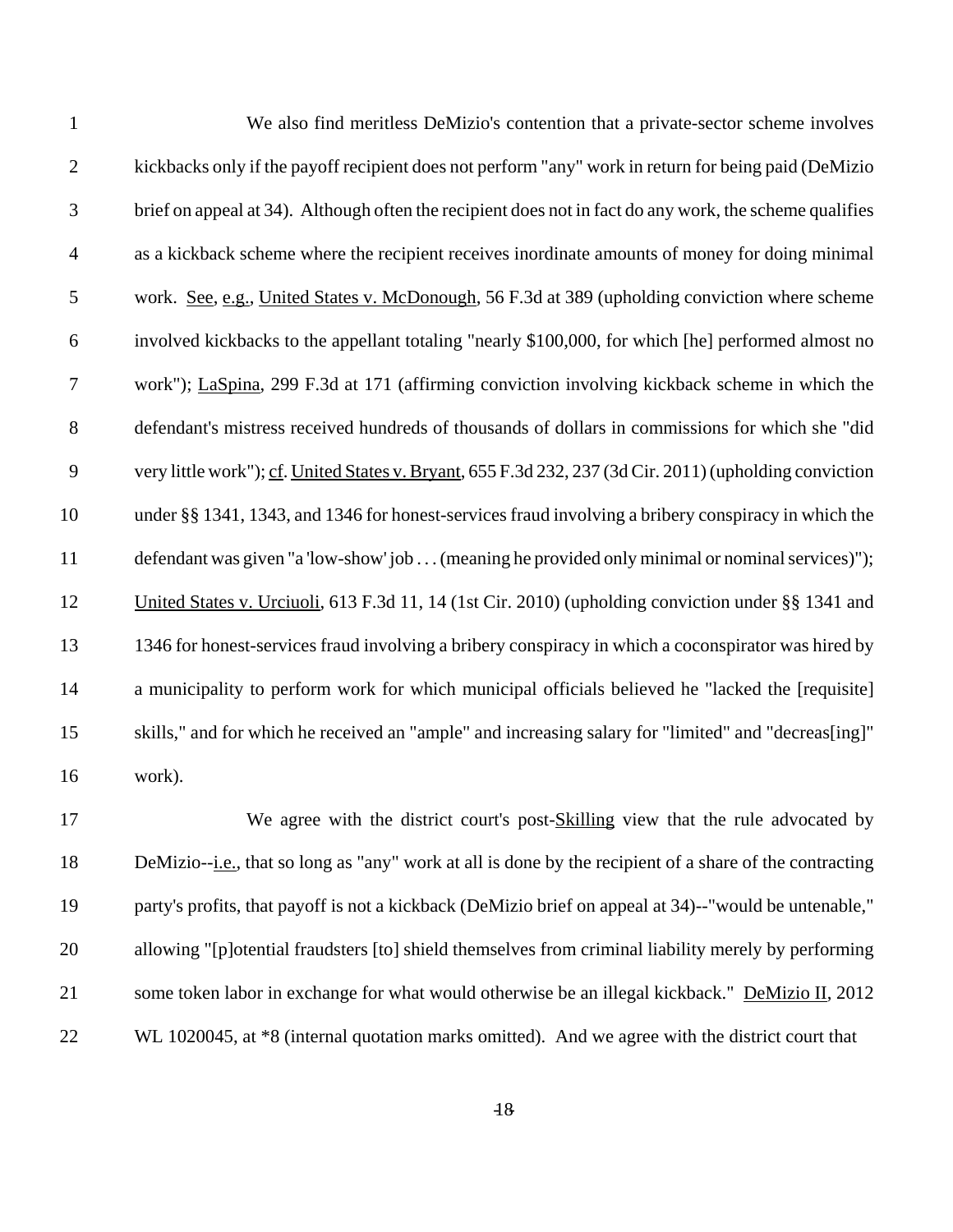there was ample evidence from which a reasonable jury could have inferred that the payments to Robert and Craig were kickbacks. They performed work on no more than 10 to 20 percent of the transactions for which they were paid. The work they did perform was of minimal quality and difficulty, and there was even evidence that they were not competent to perform work as finders. In exchange for this "work," they received in excess of \$1.5 million in payments. While DeMizio was free to argue to the jury that these payments were in exchange for legitimate work, the jury reasonably found otherwise.

Id. at \*9.

 Finally, we reject DeMizio's contention that the government's evidence was insufficient to show fraud, i.e., that Morgan Stanley was unaware of his kickback schemes. Johnson testified to the existence of "a code that [DeMizio] would use with [Johnson] to discuss these transactions"; that DeMizio said he wanted to use code "because he didn't want the people seated next to him to hear" 14 him "instruct [ing Johnson to] . . . put his brother in" on stock-loan tickets, . . . [b] ecause Morgan Stanley did not want him to deal with his brother." (Tr. 98-99.) Evangelista testified that he and DeMizio did not discuss the arrangement for Freeman "to pay his brother Craig in front of other people," and Evangelista "did . . . not tell the other traders" at Freeman about the arrangement because "it was illegal" and "Darin didn't want anybody else to know about it." (Id. at 338.) Evangelista also testified that DeMizio told him that if anyone found out about the arrangement "[DeMizio] would 20 deny the whole thing." (Id. at 339.) And Sherlock testified that when the FBI investigation was underway, DeMizio told him not to tell Morgan Stanley's attorneys about Craig's arrangement with Clinton. (See id. at 693-94; see also id. at 697-98 (with respect to each of their respective meetings with Morgan Stanley's attorneys, Sherlock and DeMizio conferred in order to "make sure that [their] answers matched").)

25 As the district court found in its post-Skilling ruling, "[a]t best, the evidence supports an inference that some Morgan Stanley employees may have been aware of certain aspects of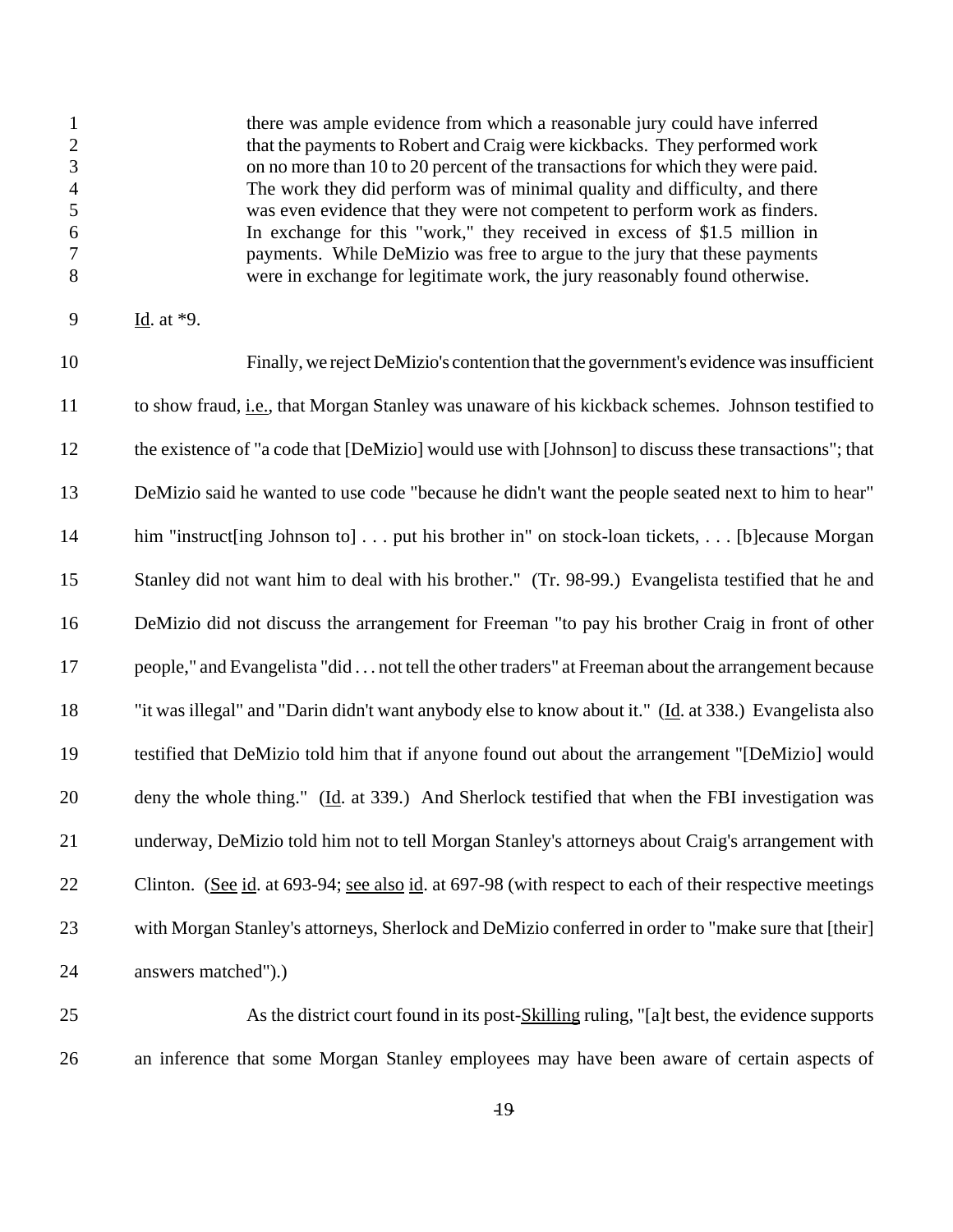| DeMizio's arrangements with companies that were paying Robert and Craig finder's fees. But there |
|--------------------------------------------------------------------------------------------------|
| [wa]s no evidence that anyone whose knowledge may be imputed to Morgan Stanley was aware of      |
| the kickback scheme." DeMizio II, 2012 WL 1020045, at $*13$ .                                    |

 In sum, we conclude that the district court properly denied DeMizio's motion for a judgment of acquittal. The evidence was sufficient to permit the jury to find that DeMizio conspired to commit honest-services wire fraud by means of having intermediary firms pay kickbacks to his father and brother in connection with Morgan Stanley's stock-loan transactions for which his father and brother performed little or no work.

#### B. The Error in the Jury Charge; Harmless-Error Analysis

 Following our remand, the district court noted that the parties agreed that, in light of Skilling, the court erred in not instructing the jury that in order to find DeMizio guilty of conspiracy to commit honest-services wire fraud it must find that his scheme involved either bribery or 13 kickbacks. See DeMizio II, 2012 WL 1020045, at \*13. A court's erroneous failure to instruct the jury 14 that it must find a certain element of the offense is subject to harmless-error analysis. See Neder v. 15 United States, 527 U.S. 1, 9 (1999). The district court here concluded that its error was harmless because the case was tried entirely on the theory that the scheme involved kickbacks, the court did not instruct the jury as to any other theory, and the evidence was ample to support findings of kickbacks. As to the government's presentation of the case, the court stated that only one theory of guilt was presented and argued to the jury--DeMizio's participation in a scheme to obtain kickbacks, paid to his father or brother, from companies in exchange for receipt of his employer's lucrative securities-22 lending business.

DeMizio II, 2012 WL 1020045, at \*13.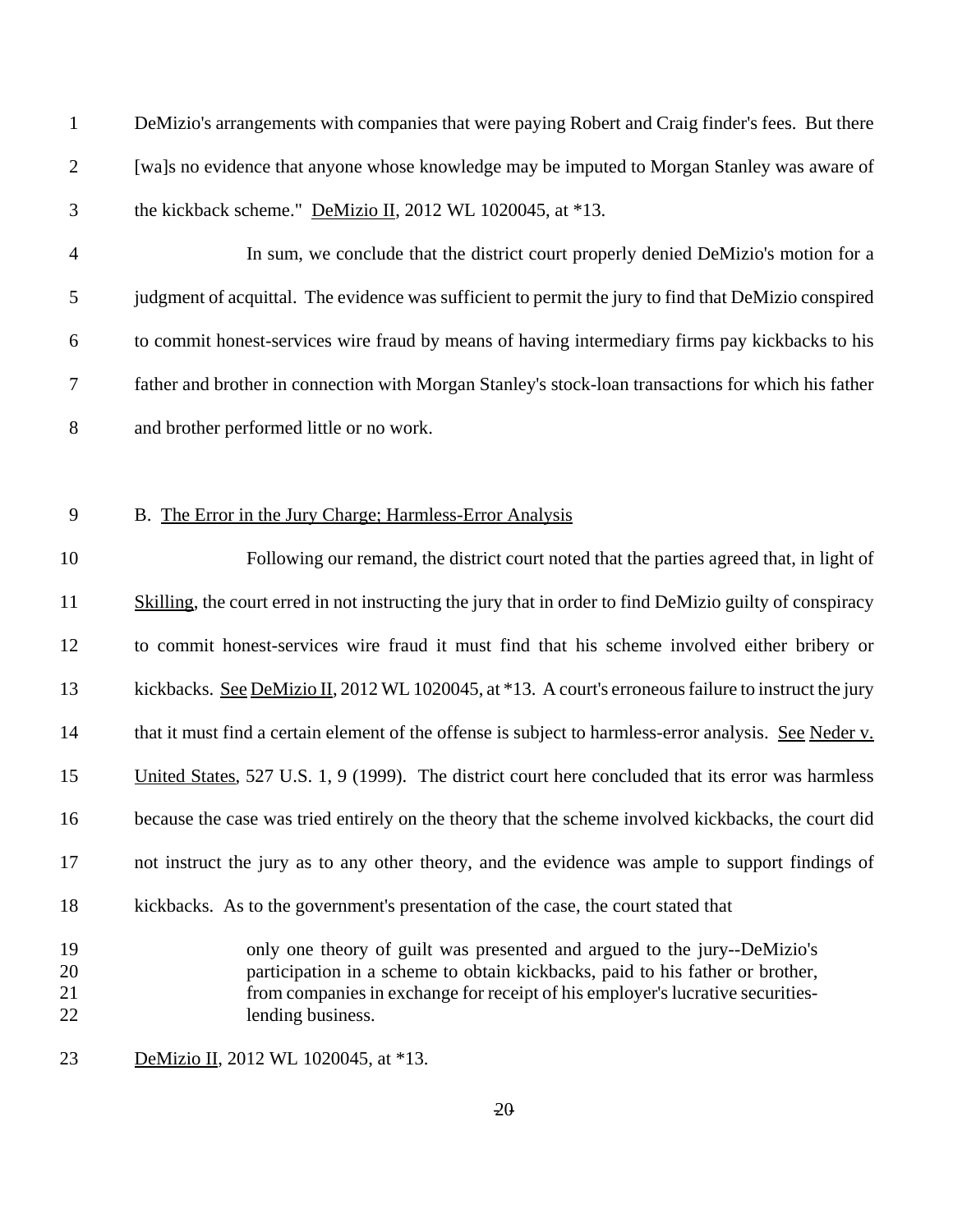| $\mathbf{1}$   | From the opening statements, the government presented the case as one                    |
|----------------|------------------------------------------------------------------------------------------|
| $\sqrt{2}$     | involving a kickback scheme. See, e.g., Trial Tr. 11 (DeMizio told "firms to             |
| $\mathfrak 3$  | pay his father and brother, even though they did no work to earn that money"             |
| $\overline{4}$ | (emphasis added)); id. (DeMizio "abused his power, betrayed that trust, and              |
| $\mathfrak{S}$ | used people who he trusted to pay kickbacks to his father and brother"                   |
| 6              | (emphasis added)); id. ("[W]e will prove to you that the defendant is guilty             |
| $\tau$         | beyond a reasonable doubt of the kickback scheme that I just described to                |
| $\,8\,$        | you." (emphasis added)). FN8 The government's evidence consistently                      |
| 9              | showed that, in exchange for business from Morgan Stanley, Robert and Craig              |
| 10             | received payments for little or no actual work <i>i.e.</i> , kickbacks--not that DeMizio |
| 11             | was steering business to companies that legitimately employed his relatives.             |
| 12             | And during its summation, the government consistently referred to the charged            |
| 13             | fraud as a kickback scheme. See, e.g., id. at 1156 ("[T]his is a simple case.            |
| 14             | And it is. It's a case about kickbacks. Right? You know that. You've sat here            |
| 15             | for the week and you know that this is a case about kickbacks." (emphasis                |
| 16             | added)); see also, e.g., id. at 1164, 1166-67, 1185, 1195, 1197, 1209, 1219-21,          |
| 17             | 1294, 1299, 1314, 1324-26, 1335-36, 1349.                                                |
| 18             | FN8. Indeed, at the charge conference, DeMizio's counsel                                 |
| 19             | emphasized that the government's sole theory of fraud in its opening                     |
| 20             | statement was premised on a kickback scheme:                                             |
| 21             | I note that the position the Government took at the outset of the                        |
| 22             | case was that it was about no, you know, pay for no work. I                              |
| 23             | mean that's what they opened on and they said it 12 times or                             |
| 24             | nine times in opening                                                                    |
| 25             | Trial Tr. 1097-98 (emphasis added); see also id. at 1097 (DeMizio's                      |
| 26             | counsel's statement that "steering business to be paid for no work is the                |
| 27             | omission that we should be focused on. And I'm not aware of                              |
| 28             | anything else in the record that would represent another omission."                      |
| 29             | (emphasis added)).                                                                       |
| 30             | DeMizio II, 2012 WL 1020045, at $*14 \& n.8$ (emphases in original).                     |
| 31             | The court also concluded that there was no basis on which the jury could have been       |
| 32             | pointed toward a different theory of guilt by the court's instructions:                  |
| 33             | This is <u>not</u> a case in which "the jury was instructed on alternative               |
| 34             | theories of guilt and may have relied on an invalid one." Hedgpeth v. Pulido,            |
| 35             | 555 U.S. 57, 129 S.Ct. 530, 530, 172 L.Ed.2d 388 (2008) (per curiam). While              |
| 36             | the government initially suggested that the jury should be instructed that it            |
| 37             | could find DeMizio guilty if either there was a kickback scheme or DeMizio               |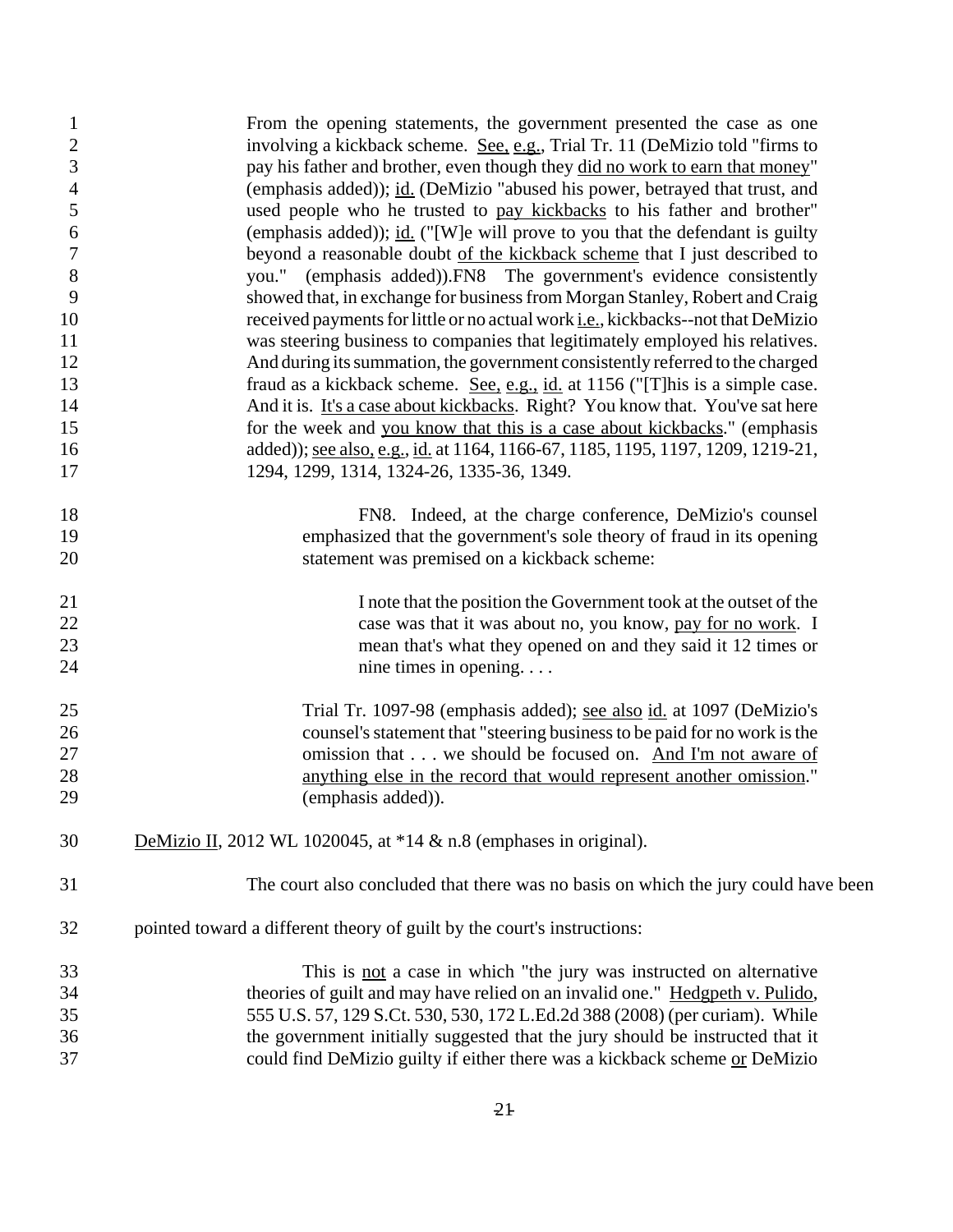| $\mathbf{1}$<br>$\overline{c}$<br>$\mathfrak{Z}$<br>$\overline{4}$<br>5 | had steered business to firms that employed his relatives, I declined to instruct<br>the jury on these alternative theories. Instead, I decided to "state the general<br>principle and let [the parties] argue it out" during their closing arguments.<br>Trial Tr. 1099; see also id. at 1152. And the government then argued only one<br>theory to the jury--that DeMizio had participated in a kickback scheme. |
|-------------------------------------------------------------------------|--------------------------------------------------------------------------------------------------------------------------------------------------------------------------------------------------------------------------------------------------------------------------------------------------------------------------------------------------------------------------------------------------------------------|
| 6                                                                       | DeMizio II, 2012 WL 1020045, at *13 (emphases in original). The court noted that it had                                                                                                                                                                                                                                                                                                                            |
| $\tau$                                                                  | rejected DeMizio's request to instruct the jury on self-dealing because "the jury                                                                                                                                                                                                                                                                                                                                  |
| $8\,$                                                                   | understands that the thrust of the Government's case is the paying [] money                                                                                                                                                                                                                                                                                                                                        |
| 9                                                                       | to Craig and to Robert  for no work. Not that to the extent they actually                                                                                                                                                                                                                                                                                                                                          |
| 10                                                                      | did work it constitutes a self-dealing." [Tr.] 1154 (emphasis added); see also                                                                                                                                                                                                                                                                                                                                     |
| 11                                                                      | id. at 1385.                                                                                                                                                                                                                                                                                                                                                                                                       |
| 12                                                                      | DeMizio II, 2012 WL 1020045, at *13 (emphasis in original).                                                                                                                                                                                                                                                                                                                                                        |
| 13                                                                      | In short, the jury was never instructed that it could find DeMizio guilty                                                                                                                                                                                                                                                                                                                                          |
| 14                                                                      | on the basis of undisclosed self-dealing or any other impermissible theory.                                                                                                                                                                                                                                                                                                                                        |
| 15                                                                      | The government presented evidence and consistently argued that the honest                                                                                                                                                                                                                                                                                                                                          |
| 16                                                                      | services fraud here consisted of the payment of kickbacks. Neither the Court                                                                                                                                                                                                                                                                                                                                       |
| 17                                                                      | nor the government ever told the jury about an alternative theory of                                                                                                                                                                                                                                                                                                                                               |
| 18                                                                      | undisclosed self-dealing or conflicts of interest. While the government might                                                                                                                                                                                                                                                                                                                                      |
| 19                                                                      | have chosen to present an alternative theory, it based its case solely on a                                                                                                                                                                                                                                                                                                                                        |
| 20                                                                      | kickback theory.                                                                                                                                                                                                                                                                                                                                                                                                   |
| 21                                                                      | DeMizio II, 2012 WL 1020045, at *14 (emphasis added).                                                                                                                                                                                                                                                                                                                                                              |
| 22                                                                      | The court rejected DeMizio's contention that the government, by arguing that DeMizio                                                                                                                                                                                                                                                                                                                               |
| 23                                                                      | had not been forthright with his employer, had indicated to the jury that it could find him guilty not                                                                                                                                                                                                                                                                                                             |
| 24                                                                      | on the basis of kickbacks but simply for not being honest. The court noted that the government was                                                                                                                                                                                                                                                                                                                 |
| 25                                                                      | required to prove that DeMizio's kickback scheme was a scheme to defraud and that                                                                                                                                                                                                                                                                                                                                  |
| 26                                                                      | DeMizio himself correctly argued in connection with [his posttrial motion                                                                                                                                                                                                                                                                                                                                          |
| 27                                                                      | that] his conviction could not stand if Morgan Stanley had been aware of the                                                                                                                                                                                                                                                                                                                                       |
| 28                                                                      | kickbacks. All fraud cases, including honest services fraud, necessarily                                                                                                                                                                                                                                                                                                                                           |
| 29                                                                      | involve dishonesty. In the context of this trial, statements by the government                                                                                                                                                                                                                                                                                                                                     |
| 30                                                                      | such as "Darin DeMizio wasn't telling Morgan Stanley everything," Trial                                                                                                                                                                                                                                                                                                                                            |
| 31                                                                      | Tr. 1321, or that "he wasn't telling Morgan Stanley what's going on," id.                                                                                                                                                                                                                                                                                                                                          |
| 32                                                                      | at 1350, did not suggest to the jury that they should find DeMizio guilty                                                                                                                                                                                                                                                                                                                                          |
| 33                                                                      | merely for being dishonest. Rather, these statements urged the jury to find him                                                                                                                                                                                                                                                                                                                                    |
| 34                                                                      | guilty for being dishonest about the kickbacks.                                                                                                                                                                                                                                                                                                                                                                    |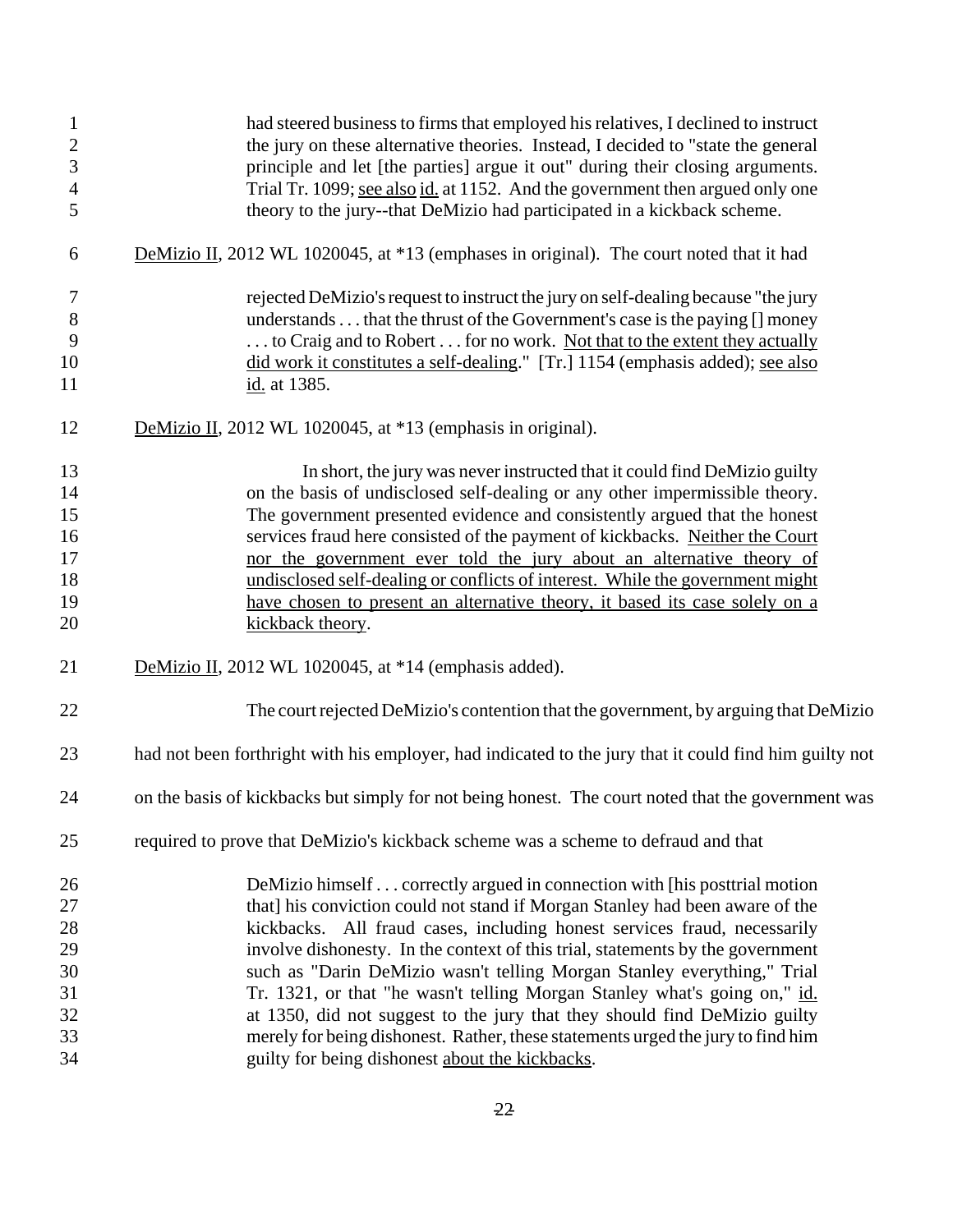## 1 DeMizio II, 2012 WL 1020045, at \*14 (emphasis in original).

|    | At bottom, the jury was presented with two factual theories: DeMizio's          |
|----|---------------------------------------------------------------------------------|
|    | argument that the payments to Robert and Craig were for legitimate work and     |
|    | the government's argument that the payments were, instead, kickbacks made       |
|    | to improperly obtain Morgan Stanley's business. If the jury had found that the  |
| h  | government had failed to prove its theory beyond a reasonable doubt, then it    |
|    | would have returned a verdict of not guilty. The fact that it returned a guilty |
| 8  | verdict reflects that it agreed with the government beyond a reasonable doubt   |
|    | that the payments were kickbacks. A third theory--the payments were not         |
| 10 | kickbacks, but DeMizio was still guilty of honest services fraud-was never      |
| 11 | presented or suggested to the jury. I conclude beyond a reasonable doubt that   |
| 12 | the jury did not, without guidance or suggestion from the Court or counsel,     |
| 13 | invent a theory of DeMizio's guilt premised on undisclosed self-dealing or      |
| 14 | some other impermissible ground.                                                |

Id.

 As to the sufficiency of the evidence to support the jury's verdict, given the Skilling interpretation of § 1346, the district court rejected, as have we in Part II.A. above, DeMizio's contentions that in order to prove a scheme for kickbacks the government must show (a) that no work whatsoever was performed in exchange for the third-party payments and (b) that those payments were 20 made directly to the defendant. See, e.g., DeMizio II, 2012 WL 1020045, at  $*8-*9$ . The district court 21 found that there was ample evidence to permit a rational juror to infer that the payments to Robert and 22 Craig were kickbacks. See, e.g., id. at \*9; see also id. at \*13 ("In returning a verdict of guilty, the jury necessarily accepted th[e kickback] theory.").

 Our examination of the record persuades us that the district court did not err in the above findings. We conclude that the court's failure to anticipate the ruling in Skilling and instruct the jury that the government was required to prove a scheme involving bribery or kickbacks was harmless beyond a reasonable doubt and did not affect the verdict.